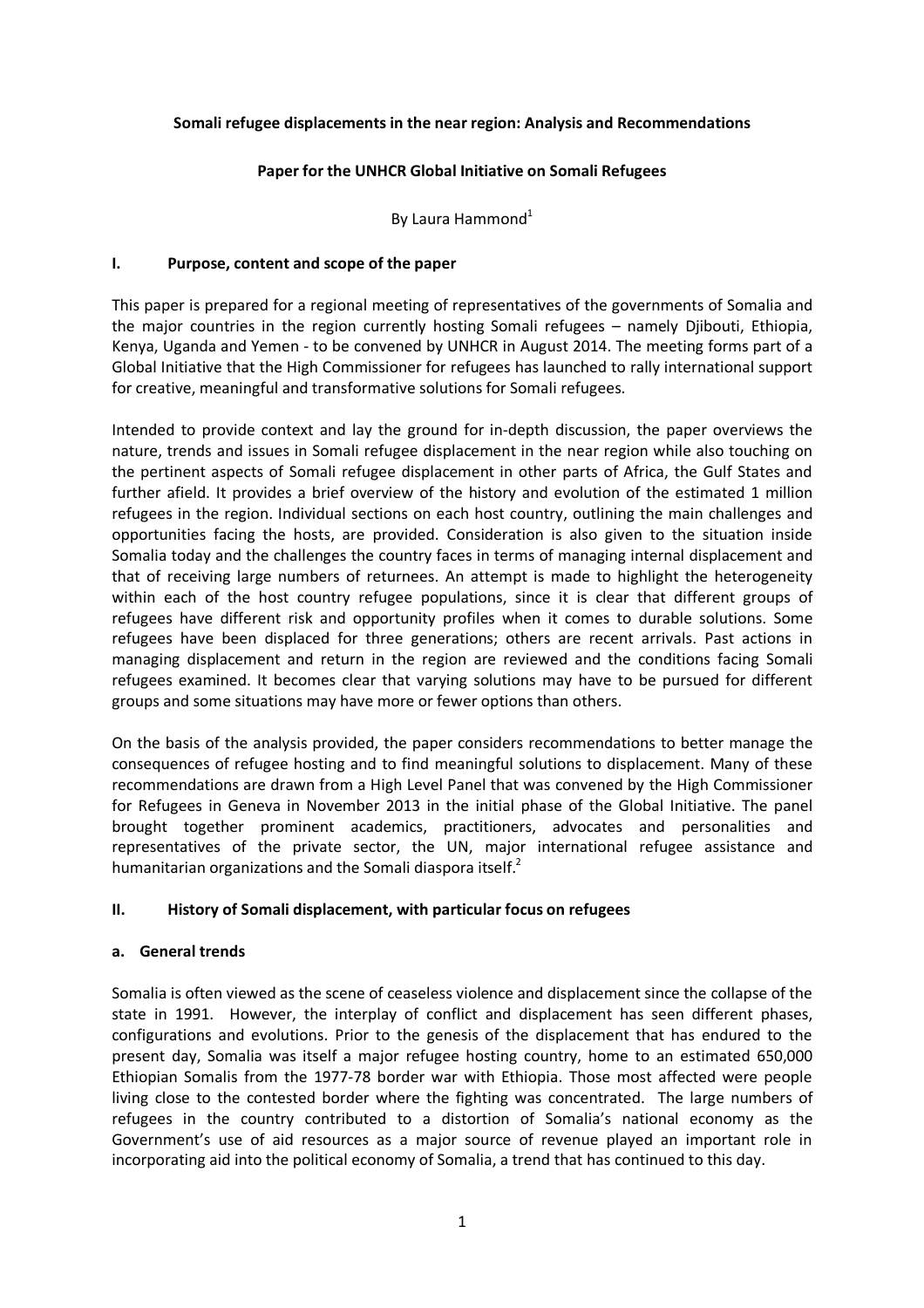The genesis of contemporary Somali displacement is indicated in Figure 1 below which shows the fluctuations in the total numbers of people displaced since the mid-1980s. The graph shows peaks in both internal displacement and refugee flows during the early 1990s at the onset of the conflict and state collapse and between 2007 and 2012 when escalated fighting and drought conditions contributed to widespread famine and emergency conditions. It also shows periods of relative calm when migration slowed and returns to some areas were possible.





Source: A. Lindley and L. Hammond (2014) 'Histories and Contemporary Challenges of Somali Crisis and Mobility' in A. Lindley, ed. *Crisis and Migration*, Abingdon: Routledge.<sup>3</sup>

The first significant refugee displacements out of Somalia started with the events that would lead to the collapse of President Siad Barre's regime in 1991. Since then, Somali refugees and internally displaced persons have remained the most consistently protracted displaced population in the Horn of Africa. However, migration and mobility have featured as key elements in the political and economic history of the region for much longer. Since at least the 1970s, Somalis have been displaced at varying scales in response to different dynamics involving conflict, natural disaster, and economic hardship.

# **b. Initial phase of Somali refugee displacement: 1988 - 1991 and after**

The principal causes of displacement during the 1990s are usually identified as a complex emergency involving conflict, state collapse and drought. However, beneath these banner headlines, it is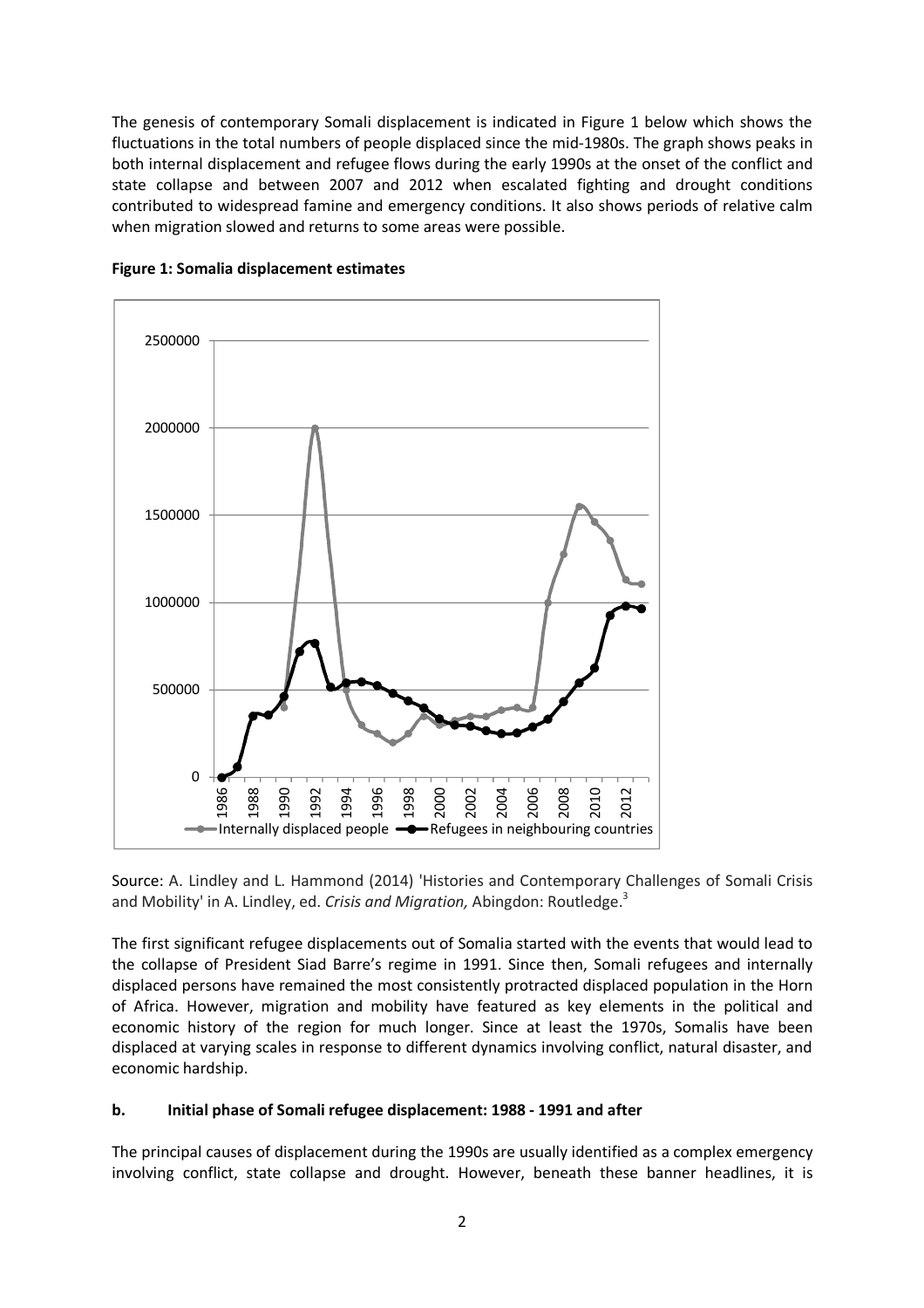important to look for the ways that such dynamics impacted different groups within the country. In the build-up to the collapse of the state, the government's manipulation of clan loyalties and relations made clan identity a principal source of insecurity, conflict and access to political power (both formal and informal) and resources. The establishment of state boundaries in the postcolonial period also meant that many clans and sub-clans occupied territory that spanned two countries and thus were able to exploit economic, social and citizenship ties and claims in multiple countries.

As the state of Somalia began to fragment, and, in the period following the collapse, people withdrew into their clans for security even as warlords and clan militia leaders fomented rivalries to further their own quest for power and resources. Violent clashes between clans, combined with the effects of a severe drought led to the death of an estimated 250,000 Somalis during the 1992-93 emergency and sent others fleeing for safer areas either in urban centres in the country or in neighbouring countries. As many as 800,000 refugees fled to Kenya and Ethiopia in 1992.<sup>4</sup> Nearly 2 million people were displaced internally.

### *b.1. Displacement to Ethiopia*

The civil war that ultimately ousted President Mohamed Siad Barre and brought down the government began in 1988 in the northwest of the country, the former British Protectorate of Somaliland. The rebel Somali National Movement (SNM) mounted attacks against the Government which for its part staged land and air campaigns against towns throughout Somaliland, causing people to flee westward to Ethiopia and northward to Djibouti.

By 1991, the number of registered refugees in Ethiopia totaled 628,526.<sup>5</sup> Most of them were from Somaliland and other parts of northern Somalia who had fled this early fighting. The refugees were assisted in nine camps established largely along clan lines with smaller numbers self-settled in local communities. Significant numbers of destitute Ethiopian Somalis who shared clan ties with the refugees also moved into the camps and registered as refugees.<sup>6</sup> The camps also received some Ethiopian nationals who had originally fled to Somalia and were now re-displaced back to their country of origin. However, many of the Ethiopian refugees who participated in this "selfrepatriation under duress" settled in local communities.<sup>7</sup> UNHCR organized an assistance programme – including cash grants and six months food rations – to help over 550,000 Ethiopian returnees integrate into local communities.

Refugees arrived in Ethiopia on foot in the camps located just across the border having traveled for weeks without adequate food or water, destitute and now reliant on refugee assistance. It took nearly a year for emergency conditions to be brought under control. High rates of malnutrition and mortality in Hartisheik A, the largest of the camps, were attributed to inadequate and irregular rations, high incidence of communicable diseases (including diarrhea and hepatitis) and low enrolment in supplementary feeding programmes.<sup>8</sup>

Even after the initial emergency conditions in the camps had stabilized, life was difficult for the refugees. Relief distributions were sometimes sporadic, and most of the camps were located in remote areas away from any significant infrastructure or market. Over time, Hartisheik camp became an urbanized catchment unto itself sitting close to the border and a major transit point for agricultural products and imported items from outside the region.

Fighting in Somaliland began to subside in the early 1990s. Encouraged by improvements in security and wanting to escape the harshness of the camps in Ethiopia, an estimated 400,000 refugees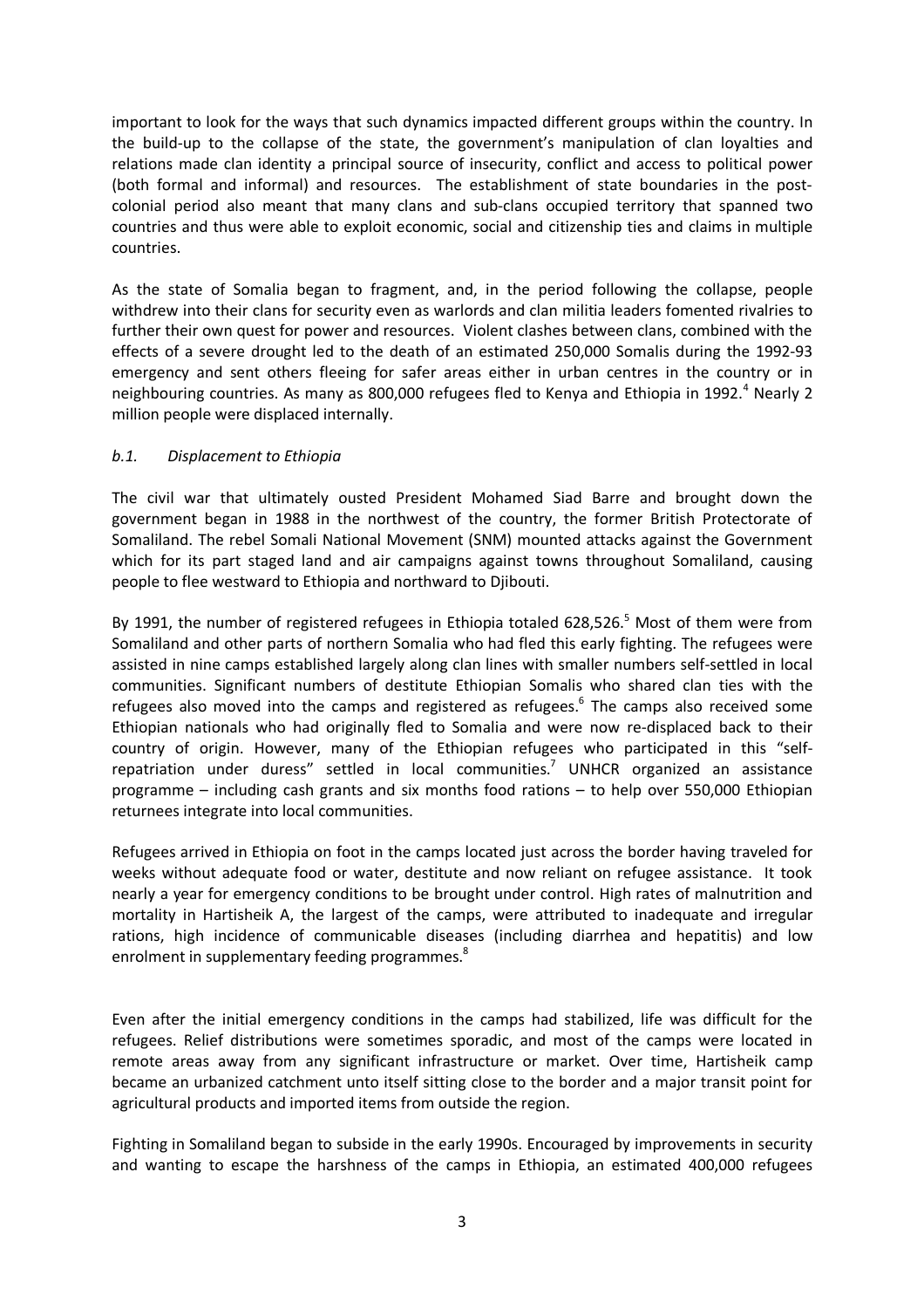returned on their own without assistance between 1991 and 94. $9$  However, large-scale assisted repatriation was not possible until 1997 due to a resurgence of fighting during 1994 and 1995 in Hargeisa (see further below).

# *b.2. Displacement to Djibouti*

While the largest number of people displaced from Somaliland fled to Ethiopia, over 90,000 refugees – mostly from the Issa clan – sought shelter in three camps in Diibouti.<sup>10</sup> For a country of only half a million people that was already hosting another 13,000 refugees from Ethiopia and facing an inflation rate of 60 percent, $11$  this was an extremely heavy burden. The Government was thus initially reluctant to recognize the refugees from Somalia or to establish camps and the first refugee arrivals depended mostly on support from relatives to survive. A strict interpretation of the 1951 Convention Relating to the Status of Refugees was applied, placing emphasis on proof of individual persecution rather than the more broadly applicable 1969 Organisation of African Unity definition which recognized all members of specific groups facing risk for refugee-related reasons. The original government policy also allowed no permanent integration for the refugees from Somalia. However, as the numbers of Somali refugees grew, the government began to seek support from the international community. An appeal was made for support from UNHCR and in 1990 the European Union provided US\$114,000 in emergency refugee assistance.<sup>12</sup>

# *b.3. Spread of the Conflict and Displacement to Kenya and Yemen*

As momentum against the Somali government grew, efforts to remove Siad Barre from power and to seize control of the state intensified. The conflict spread to Puntland and South Central Somalia, causing accelerated displacement towards Kenya, and from Puntland through the port of Bossasso and smaller ports to Yemen. Between 1991 and 1992, the number of refugees in Kenya increased by nearly 280,000. Refugee numbers in Yemen doubled from 30,000 to 60,000. Drought in 1991 and 1992 exacerbated the effects of the violence and disrupted food production, availability of water for human and animal use, local markets and income from international trade. Pastoral and labour migration had long been "normal" coping strategies but such movement became impossible given the fighting going on in the country. This caused malnutrition and mortality rates to skyrocket and people to abandon their homes. One survey of a displaced camp in Baidoa town in Central Somalia reported under-five mortality rates of 69/10,000 persons/day - 35 times higher than the emergency threshold - caused by malnutrition, measles and dysentery.<sup>13</sup>

It is important to recognize the ways that the conflict and drought affected Somalis with different livelihood backgrounds since this influenced the composition of the refugee population. While displacement was occurring from all parts of Somalia, those from the South-Central regions were particularly hard-hit, coming as they did from agricultural and agro-pastoral areas and thus relying on access to farmland and to agricultural markets more than their northern pastoralist neighbours. The south is also more heterogeneous in terms of clan makeup, and fighting between clans often resulted in the seizure of clan territories which deprived people of their main source of subsistence, forcing more people to engage in distress migration. So-called minority clan members – members of the Rahanweyn clan group and those who have come to be known as Somali Bantu or *Jareer* were particularly disadvantaged, lacking a political voice or armed militias to protect their interests. Their exclusion has continued to the present day, and their numbers are disproportionately reflected in refugee populations in neighbouring countries.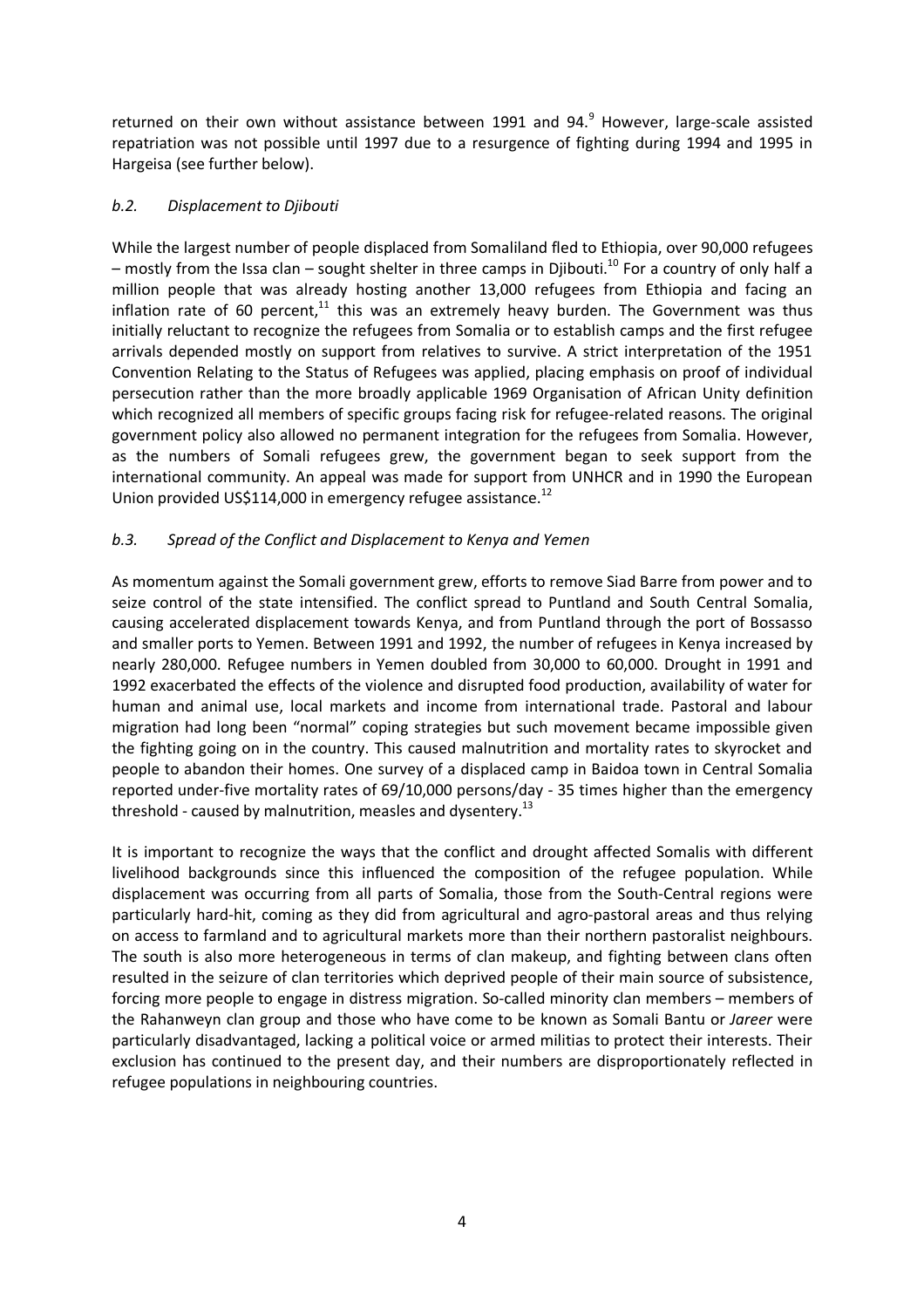### *b.4. Refugees to Kenya*

Kenya had hosted approximately 30,000 Somali refugees prior to March 1991. Within a year, the number soared to nearly 300,000. The challenges of hosting them were compounded by displacements from South Sudan and Ethiopia at the same time. Refugee camps were established beginning in 1991 and were located close to the border with Somalia and along the coast. The Kenyan government was reluctant to relocate the refugees further inland due to internal security concerns. Emergency conditions in the camps prevailed until 1993, with high levels of malnutrition and outbreaks of measles, cholera and other diseases causing the deaths of many who were already weak. Security, too, was also highly problematic. In 1993, Human Rights Watch documented high incidences of rape, physical attack and theft in the camps. The perpetrators included local populations who were "as indigent as the refugee population but...not receiving relief assistance", 14 as well as fellow refugees and well-armed bandits from inside Somalia.

# *b.5. Refugees to Yemen*

Boat crossings from Somalia to Yemen increased during this period. Yemen hosted 30,000 refugees in 1991. That number doubled the following year, beginning a long and tragic story involving thousands of people drowning or falling victim to unscrupulous smugglers. In response to the influx, UNHCR began operations in Yemen for Somali refugees in 1992. As will be seen below, these numbers would increase significantly over the next two decades.

### **c. Repatriation, resettlement, and the normality of camp life 1994 - 96**

Health and nutrition conditions in the Ethiopia, Kenya and Djibouti camps improved from 1993 as a result of improved assistance to refugees. However, the improving picture caused donor support to begin to wane. This, together with a modest improvement in security conditions inside Somalia and return of the rains, encouraged some people to repatriate relatively soon. Between 1992 and 1994, UNHCR carried out a Cross Border Operation into areas of southern Somalia in order to prepare for and facilitate return of the refugees. 360 Quick Impact Projects (QIPs) were put in place with a value of US\$7.9 million out of an overall budget for return and rehabilitation of \$35.6 million. It is estimated that more than 170,000 people were assisted to repatriate during this period. While some remained inside the country, many found return unsustainable and eventually - after a poor harvest or escalation of violence – made their way back into Kenya (see Lindley and Hammond 2014).

In 1994, six camps were closed in Kenya as a result of the repatriation and some relocation of people to the Dadaab and Kakuma camps<sup>15</sup>. A 1996 evaluation of the Cross Border Operation however noted that while successful in encouraging people to return, the effectiveness of the operation was hampered in several ways. Three of the most important limitations of the operation were a) the likelihood of deteriorating security conditions inside Somalia, thereby triggering fresh displacement; b) the short-term impact of most of the QIPs such that they were unlikely to be sustained by local administrations or communities who were more concerned with their immediate survival, and c) a lack of collaboration with other organizations with a mandate for rehabilitation and development, meaning that "UNHCR in effect launched the project alone".<sup>16</sup>

Back in the camps in Kenya, Ethiopia and Djibouti, the refugees who remained adapted to life there, however precarious and insecure. Unable for the most part to move legally and freely, seek employment, or engage in farming or livestock rearing outside the camps, a sort of urbanized, subsidized existence developed. Some found ways of supplementing their support from ration entitlements by working informally. Schools and clinics were set up to support the refugees. Resettlement to third countries (mostly to the United States, as well as Australia, Canada, and some European Union countries) was implemented throughout this period but benefitted only a relatively small number of refugees.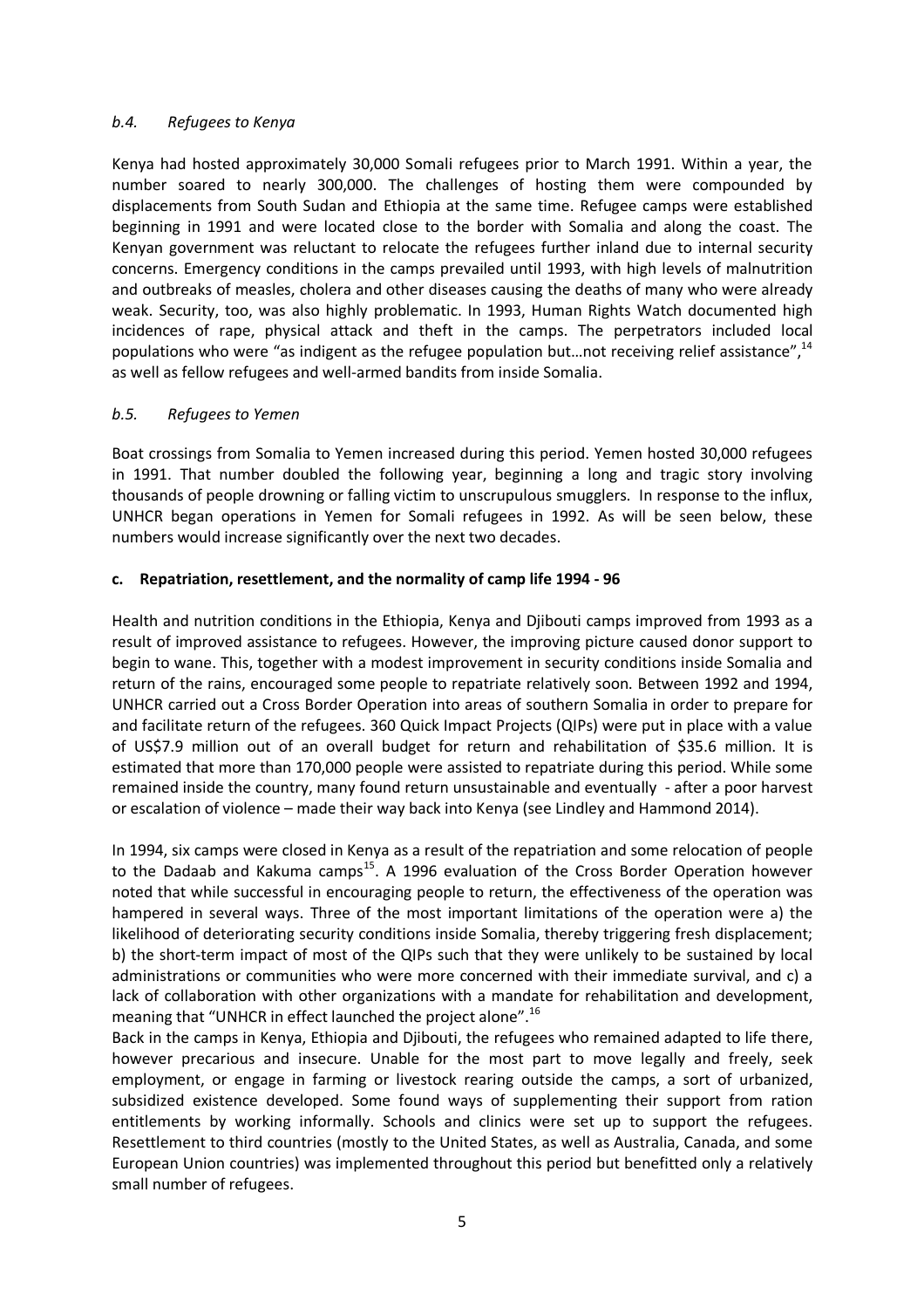#### **d. 1996 - 2006: Relative calm yet a still vulnerable population**

From 1996 to 2006, a period of relative calm prevailed in Somalia. The number of new arrivals in the refugee camps slowed as people relocated on their own to urban centres inside the host countries or returned to Somalia to try to resume their agricultural or agro-pastoral activities or take their chances in the larger Somali cities and towns. Many of those displaced from Somaliland were encouraged to return by the establishment of the Government of Somaliland and an end to the civil war there. In the southern and central regions, pockets of stability developed where effective local administrative structures were established by communities themselves. What violence prevailed was relatively short-term and localized. However, one of the negative hallmarks of this time was the entrenchment of humanitarian aid inside Somalia as a key resource that could be manipulated for personal or political gain by those who had access to it. $^{17}$ 

With the slowing of displacement from Somalia to neighbouring countries and recognition that conditions in some parts of the country had improved considerably, the late 1990s featured a focus on organized return of approximately 200,000 refugees<sup>18</sup> from Ethiopia to Somaliland. In addition, 19,000 refugees were voluntarily repatriated from Djibouti to Somaliland between 2002 and 2007.<sup>19</sup> UNHCR distributed cash grants, food assistance for a period of nine months and limited household items to returnees who were supported by the Somaliland Ministry of Rehabilitation, Reintegration and Reconstruction (MRRR). Their return was facilitated by provision of hundreds of QIPS between 1997 and 2005. Many of these projects were criticized for lack of sustainability and failing to make a difference in ensuring that returnees had access to basic services and livelihoods.

Security concerns and lack of administrative capacity prevented large-scale return of people from Kenya to South Central Somalia although smaller numbers went back from Ethiopia and Kenya to Puntland and from Djibouti to Mogadishu. Life after return proved particularly challenging given the extremely vulnerable state of the civilians and their inability to provide support to their returning relatives. Many people repatriated from refugee camps to Somalia only to become internally displaced persons living in destitution in and around urban centres. In 2014, thousands of former returnees remain encamped in settlements around the major towns of Somaliland and Puntland.<sup>20</sup>

#### **e. Renewed displacement: 2006 - 2012**

The relative calm that had prevailed for a decade was shattered in the latter half of 2006. The Union of Islamic Courts, which had begun to set up an administration in Mogadishu and some of the larger cities and which had enjoyed widespread support in many parts of Somalia was ousted by Ethiopian troops with support from its international strategic partners.

This perceived invasion of Somalia by a foreign army served as a rallying point for the emerging al Shabaab movement. Al Shabaab was a new configuration of hardline militias that had previously been active in Wahabist-Salafist movements in the country. It took as its raison d'etre the defense of Somalia against what it called the aggression of foreign invaders. The violence began to escalate dramatically from the beginning of 2007, with indiscriminate violence particularly in and around Mogadishu prompting many people, who had managed to survive in the city for years despite the insecurity, to flee making this the most violent period in Mogadishu since the collapse of the state.

Many people fled in stages, seeking refuge first with their rural relatives and, when the coping strategies of these hosts became exhausted, both those displaced from the cities and their hosts began the move out of the country towards the refugee camps in Kenya and Ethiopia.<sup>21</sup>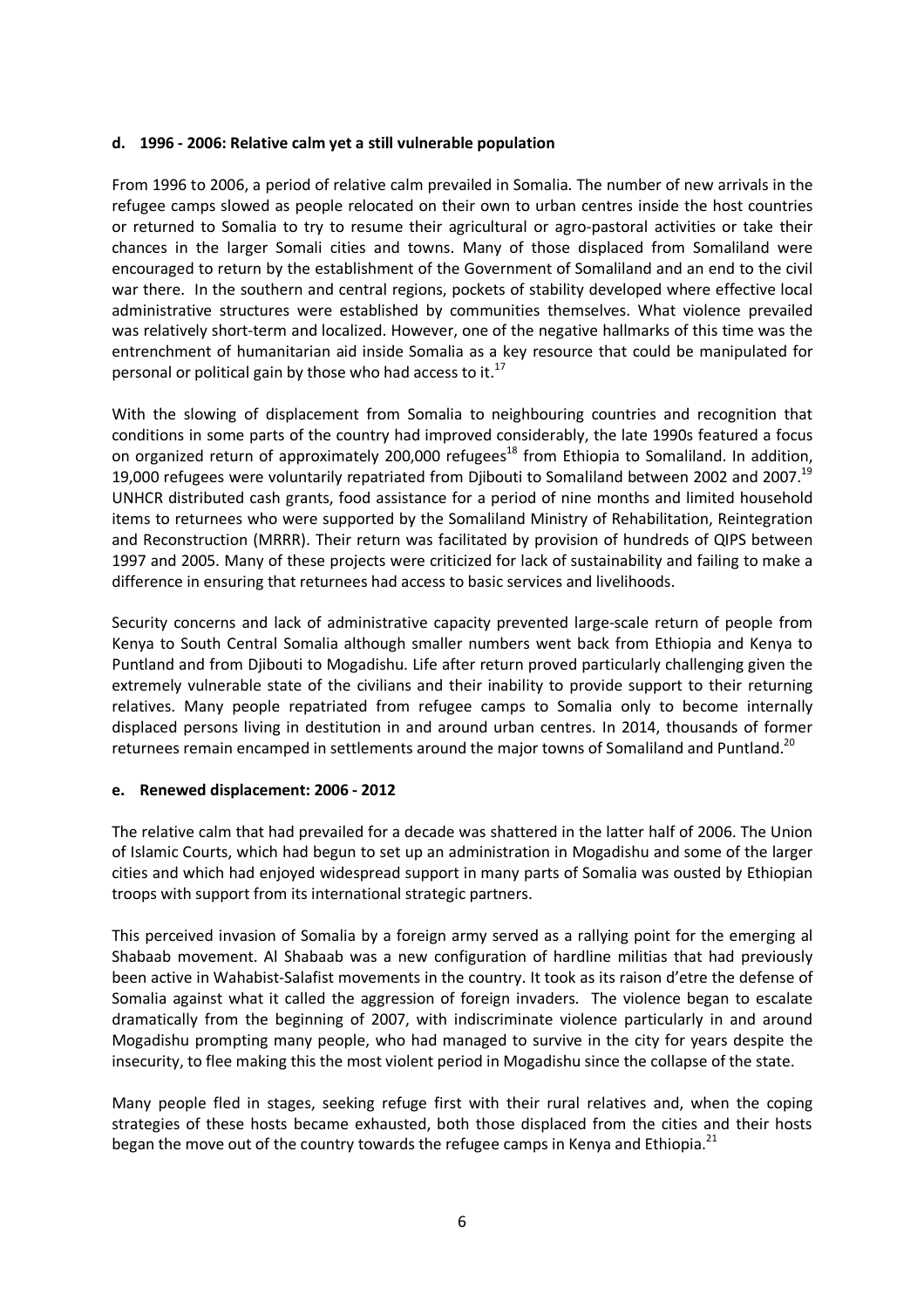The Ethiopian military withdrew from Somalia at the end of 2009. With the Transitional Federal Government controlling only a very small space within Mogadishu around the Presidential "Villa Somalia" and unable to provide protection or assistance to areas where vulnerability was worsening, al Shabaab gained ground widely throughout the country.

By July 2011, the serious drought that had been building over the previous two years and the economic effects of the conflict and restrictions on movement and trade that had gripped much of South Central Somalia for the preceding four years resulted in the emergence of the worst famine the region had seen for 25 years. The interriverine areas of Somalia (between the Juba and Shabelle rivers) which are normally the most productive agricultural areas of the country were the worst affected. The use of mobility for strategic interests by warring parties continued: al Shabaab tried to prevent people from leaving the country, attacking refugees on their way to the Kenyan and Ethiopian borders, and even carrying out attacks inside the Dadaab refugee complex. The Transitional Federal Government, with support from AMISOM troops, continued to try to attract people to areas under its control by offering assistance to people in the few places to which it had access. As a result, people poured into urban IDP centres on such a scale that the government lacked the capacity to respond effectively. By June 2012, ICRC reported that there were 368,288 IDPs living in Mogadishu, 40% of whom had come into the city within the preceding 12 months.<sup>22</sup>

These dynamics were abetted by international donor policies that prevented aid agencies from disbursing funds that might end up in the hands of al Shabaab and by al Shabaab's decisions to ban most agencies working in areas it controlled. WFP withdrew from providing food to areas of Southern Somalia outside TFG control in January 2010, leaving ICRC as the main provider of food aid until it too was banned by al Shabab in January 2012. This effectively meant that as needs increased, the areas worst affected by famine were out of most aid agencies' reach. Some NGOs were able to work in areas under al Shabaab control provided they did so quietly and on a small scale. However, those providing food aid and medical support (particularly vaccination) faced resistance from al Shabaab which saw their assistance as undermining local resilience and being politically motivated.

The result of these combined factors was massive displacement within the region: 113,500 new arrivals were registered in the Dadaab camps between January and August 2011. In Ethiopia, which had been hosting 40,000 refugees in two camps near Dolo Ado during 2009 and 2010, 100,000 new arrivals were recorded during the first eight months of 2011 and additional refugees were being sheltered in camps near the city of Jijiga in the east. The Ethiopian government established three new camps to house the new arrivals but emergency conditions prevailed until at least three months after the declaration of a famine in July. A nutritional assessment of the Dolo Ado camps cited early surveys among the new arrivals showing global acute malnutrition (GAM) rates of 50% (15% is considered indicative of a serious emergency) and severe acute malnutrition (SAM) rates of approximately 23%. Mortality rates for children under five were twice the level indicating an emergency, at 4/10,000/day. These indicators underlined just how severely weakened the population was when it arrived in the camps. It took three months for emergency conditions to be brought under control.<sup>23</sup>

# **f. The post-transitional period: 2012 to the present**

In September 2011, al Shabaab carried out a "tactical withdrawal" from most of Mogadishu under pressure from TFG and AMISOM forces. The TFG/AMISOM forces went on to gain control of many of the larger towns in the south over the following twelve months. These gains were accompanied by a political process that brought about an end to the transitional period in September 2012 and the selection of a new Parliament, President, Prime Minister and Cabinet. In September 2012, al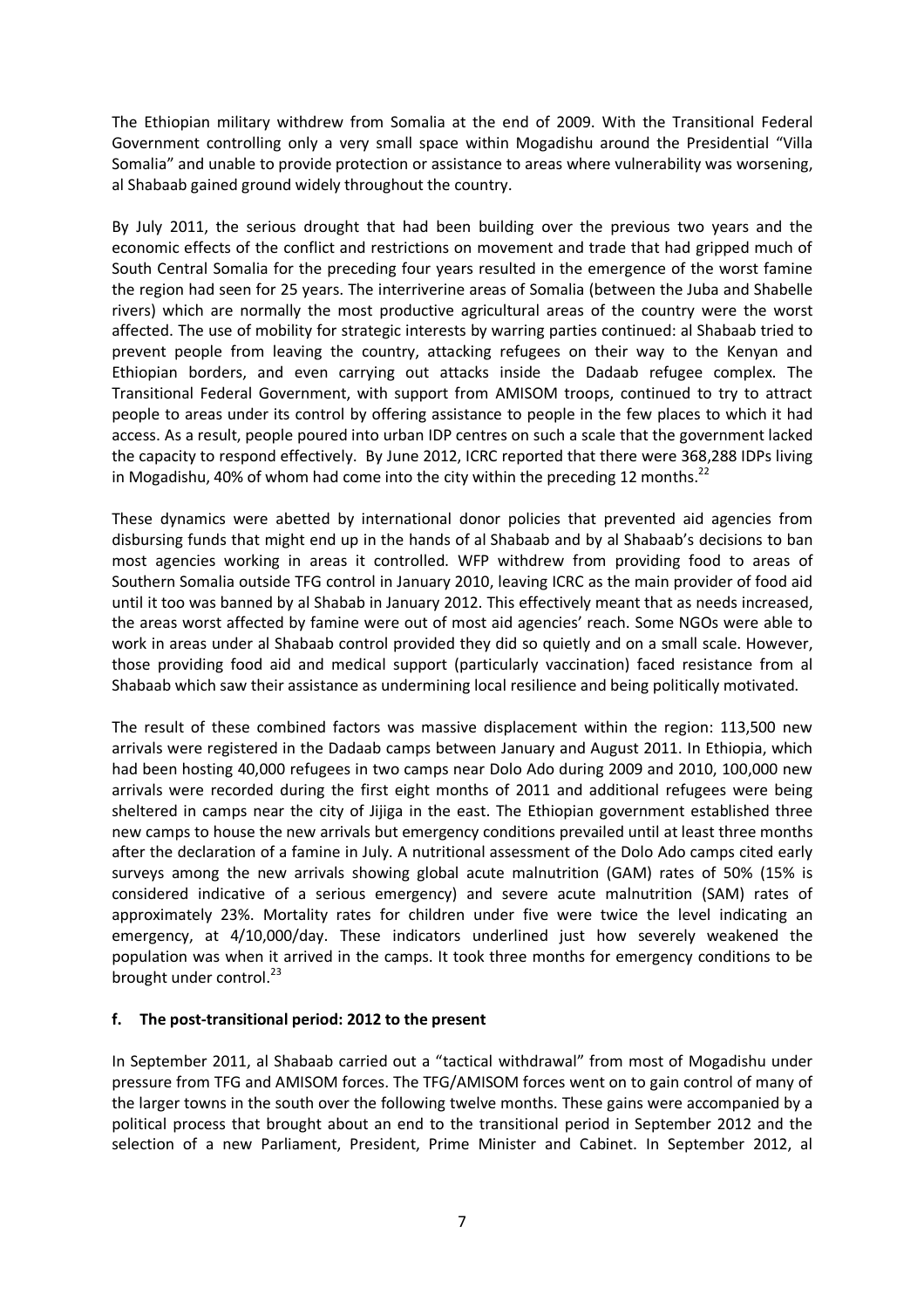Shabaab's final remaining urban base, Kismayo, was captured by Somali Federal Government (SFG)/AMISOM forces.

At the time of writing, the Somali Federal Government with the support of AMISOM is in control of the major urban areas in South Central Somalia. Al Shabaab, however, still controls large swathes of rural territory. Through regular attacks in Mogadishu, Kismayo and other cities in Somalia, as well as attacks in Kenya and Uganda, it has demonstrated that it is still a potent regional security threat.

Following the ejection of al Shabaab from Kismayo in September 2012, a power struggle ensued over the administration of Jubbaland, an area of southwestern Somalia which lies along the Kenya border and which includes Kismayo. In August 2013, an agreement was signed between the Somali Federal Government and Jubbaland President Ahmed Mohamed Islam (Madoobe). There is hope that greater security in Jubbaland may make it possible for refugees to return to it. While this vision may hold some merit for the long term, relations between the Federal Government and the regional administration are still being established. Successful return will depend upon putting in place the necessary services and ensuring that relief and development organizations have access to the area to support returnees and local communities. These challenges of realizing a functioning federal system are also key to promoting governance and return in other areas.

Despite the challenges the new government faces, the post-transition period has brought renewed but cautious optimism about the future of the country. The number of new arrivals in neighbouring countries has fallen. Some host countries, encouraged by the Government's successes and beingt attentive as well to public pressure over the terrorist attacks for which Al Shabaab has claimed responsibility, have urged the acceleration of return to their country of the Somali refugees. Perhaps out of optimism, but also likely in reaction to growing intolerance towards them and to the insecurity they have experienced in the refugee camps (see below), many refugees are preparing themselves for the possibility of some form of return. As will be discussed below, significant obstacles to realizing this ambition remain.

#### **III. Issues and problematics**

Today, it is estimated that at least 1.5 million Somalis out of a total national population of approximately 10 million live outside the country in what may be termed both the "near" and "far" diasporas. Some 1 million of those people live in or close to the Horn of Africa Region. The current Somali refugee populations in the main host countries in the region can be seen in the table below:

| <b>Host Country</b> | Refugee<br>Somali  |
|---------------------|--------------------|
|                     | Pop. as of 10 July |
|                     | 2014               |
| Kenya               | 427,812            |
| Ethiopia            | 244,340            |
| Yemen               | 233,723            |
| Djibouti            | 19,799             |
| Uganda              | 18,534             |
| Total               | 943,578            |

*Source: UNHCR, Refugees in the Horn of Africa: Somali Displacement Crisis Information Sharing Portal, 10 July 2014.*

The main issues and challenges confronting these refugees and the countries hosting them will now be examined below. Analysis is given on a country by country basis, although it is recognized that many of the issues are cross-cutting and apply to more than one country context. The section also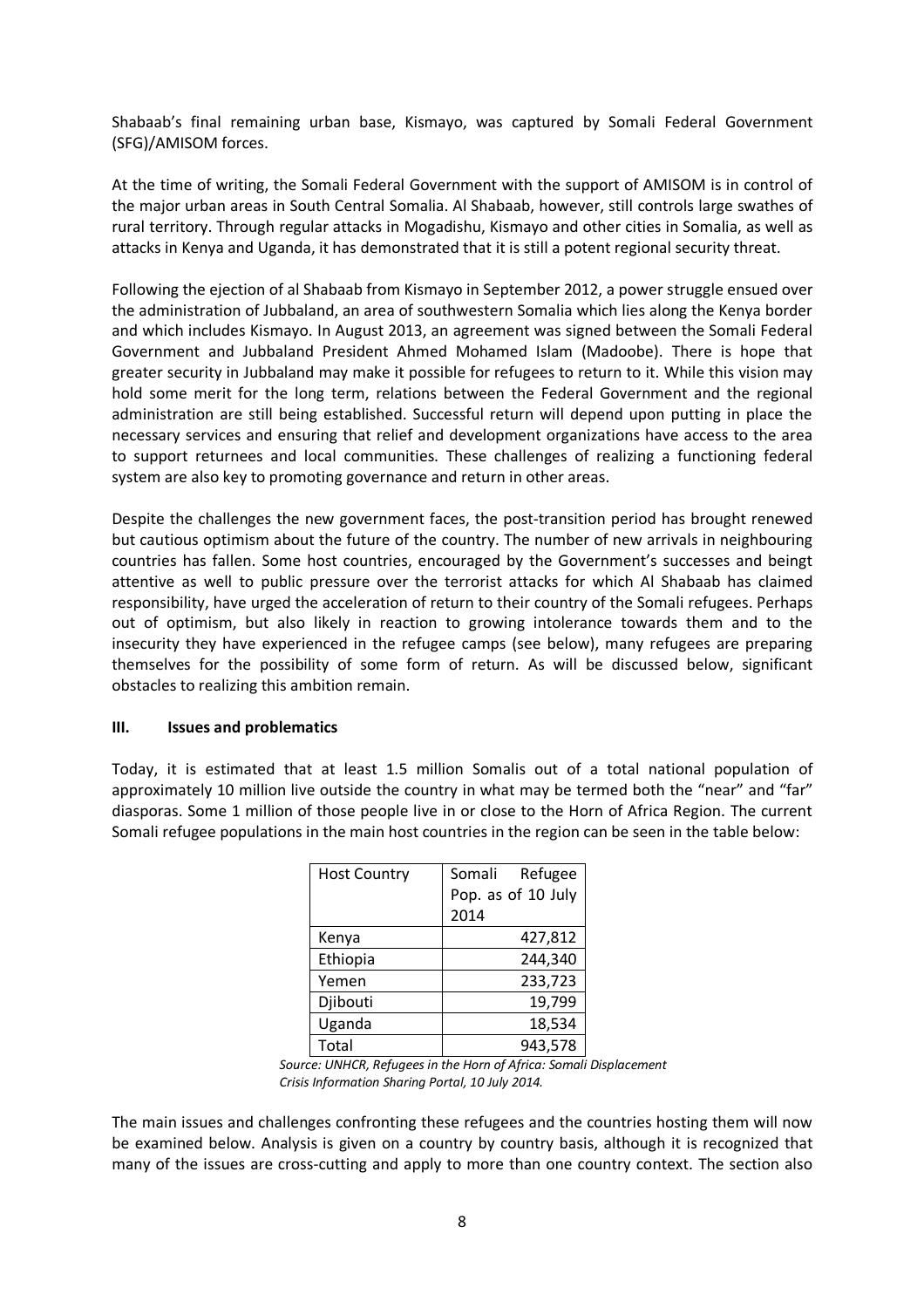considers the challenges faced by the Government of Somalia in emerging from conflict and preparing for the return of large numbers of refugees.

### **a. Policy contexts in host countries**

### *a.1. Kenya*

Somali refugees have been admitted into Kenya and granted refugee status throughout the period since the collapse of the Siad Barre Government in 1991 triggered their massive exodus.. For years, UNHCR coordinated the overall response to this emergency. With the passage of the country's Refugee Act in 2006, overall responsibility to co-ordinate refugee response and management shifted fully to the Government (GOK). Collaborating accordingly with UNHCR, the Government exercises overall management of refugee affairs and manages registration, security and overall coordination of operational delivery. A number of NGOs are involved in the delivery of assistance and policy, legal, protection and solutions advocacy.

More than half of the refugees in Dadaab refugee camp belong to one of the Darod sub-clans, with 12% each belonging to Dir and Hawiye and 6% Bantu. One third of Kakuma's population is reported to be Bantu, 20% Hawiye and less than one quarter Darod<sup>24</sup>.

It is estimated that there are slightly more women in the camps than men and that more than half of the refugees living in the camps in Kenya are under 18 years of age<sup>25</sup>. Approximately 10,000 refugees are reportedly "third generation": they and their parents were born in the camps, and their families have lived there for two decades.

Since the inception of the Somali refugee programme in Kenya, Government policy has required that refugees should reside in the designated refugee camps, principally Dadaab although there is now also a large number of Somali refugees in Kakuma Refugee camp. Movement from the camps is subject to the requirement of "movement passes" issued by the Government. While, indeed, refugees have been able to move from the camps in this manner, for the majority, movement from or living legally from the camps has been very restricted. With likewise restricted legal right to work outside the camps no access to farmland, serious over-crowding of the camps beyond their original planned capacity, periodic disruptions in distribution of essential relief supplies over the last several years, and episodes of insecurity and attacks by al Shabaab and bandits which have affected refugees, aid workers and Government law enforcement personnel and resulted in momentary suspension or restriction of assistance operations, conditions in the camps have made for a precarious existence even for the many than engage in petty trade or small businesses. Thousands have thus sought to take their chances by working or living illegally in the cities with relatives. A vibrant economic and social dynamic thus exists between the refugee camps and urban areas of Kenya.

What has been a complex policy and protection management situation from the very inception, including on the question of freedom of movement in and out of the camps into the urban areas has been compounded by the terrorist attacks and other very serious security incidents in Nairobi, Mombasa, towns in the northeast of the country and indeed within Dadaab refugee camp itself which have escalated over the last four years for which the Somali-based al Shabaab has claimed responsibility. Overall, the public opinion against Somalis which these incidents have reinforced have restricted even more the overall political and social environment for dealing with the Somali refugee question in Kenya. On the other hand, measures taken to secure national security and public safety, including of the refugees themselves in the face of these threats have clearly impacted the protection situation of the refugees and limited the room for maneuver for solutions.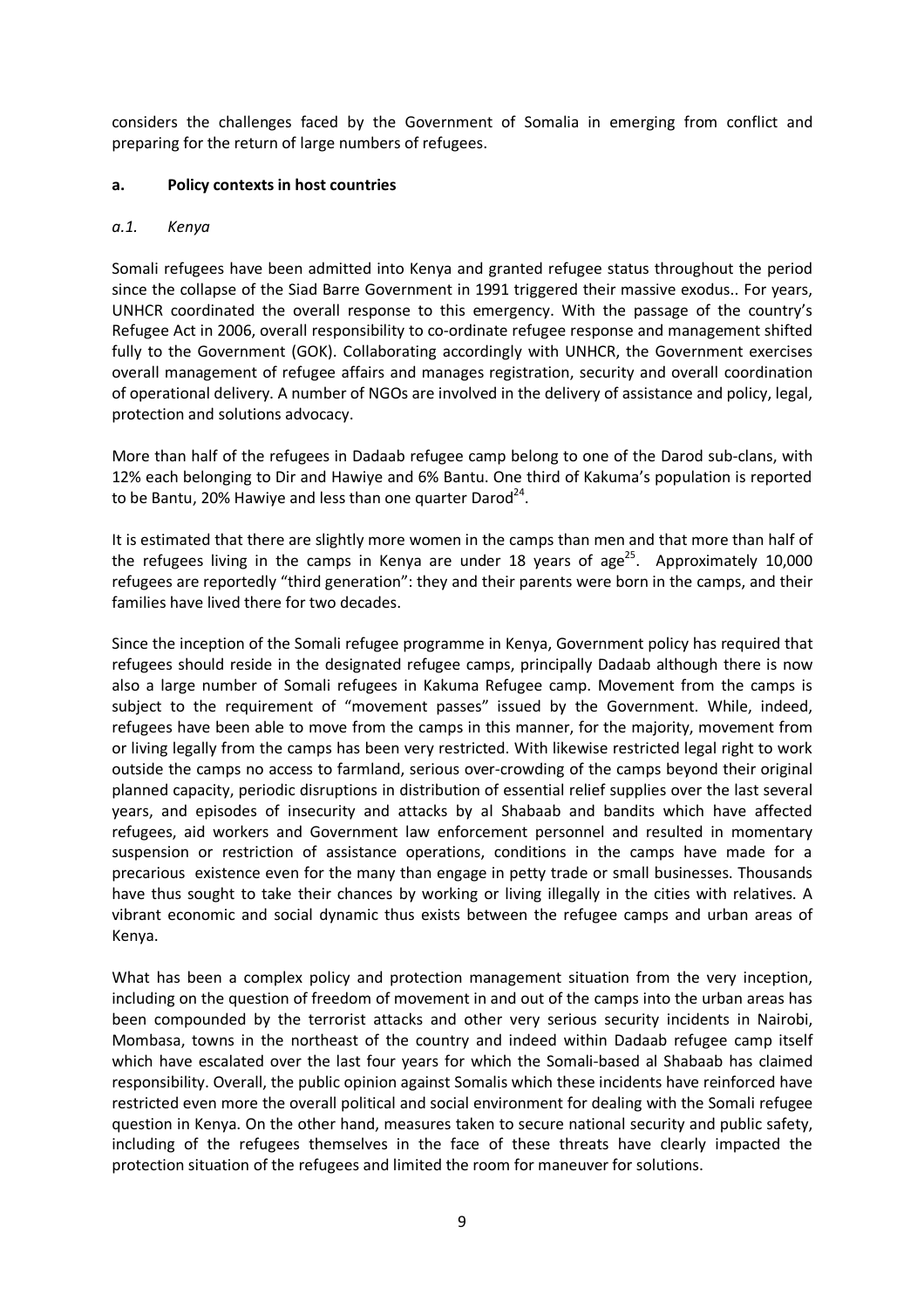In December 2012, directly referencing the context of insecurity posed by the terrorism threats and attacks, the Government issued a directive requiring all refugees living in the urban areas in the country to move to the refugee camps. Both by the eminence of their numbers and also as witnessed in the measures taken initially to implement this directive, it would impact most of all the more than 50,000 Somali refugees residing in the different urban areas of the country, particularly Nairobi. The directive was however quashed by the High Court in a ruling issued in July 2013. In March 2014, another similar directive was reinstated. The decision was followed up with "Operation Usalama" involving roundup of undocumented foreigners (Somali and others) living in the cities. Several hundreds of refugees were caught up in this operation although many were released following UNHCR interventions while others were relocated to Dadaab and Kakuma refugee camps. Some 350 Somali nationals were deported to Somalia. While the Government assured UNHCR that Somalis recognized as refugees would not be deported, some six registered refugees were returned as part of this operation. The roundup also gave rise to a number of protection and humanitarian concerns and suffering which UNHCR and other stakeholders have taken up and continue to address with the Government particularly to ensure that international protection standards are adhered to. In July 2014, a High Court decision upheld the government directive.

Somali refugees, especially those from the 2011 drought, have indeed spontaneously returned to Somalia soon after conditions began to improve in order to regain ownership of land and resume their farming and trading activities, although a 2013 report by the Heritage Institute for Policy Studies, a think-tank based in Mogadishu, contended that many of the estimated 15,000 refugees who had by then returned had been prompted more by concern about insecurity in the camps than by optimism about the conditions facing them inside Somalia on their return<sup>26</sup>. It is clearly a highly mixed situation in which, on one hand, conditions clearly do not exist as of today for large-scale repatriation to be the default or only, let alone forced, solution for the Somali refugees. At the same time, some opportunities for return Somalia exist that could be taken advantage of for voluntary, safe return home which could, moreover, then be supported to make them sustainable. Even more concretely there are refugees who are actually seeking support to return to Somalia.

These are the aspects which UNHCR underlines in explaining the Tripartite Agreement on repatriation to Somalia concluded in November 2013 by the governments of Kenya and Somalia and UNHCR namely, as the agreement says, that returns are strictly voluntary and would not be undertaken until conditions in the country of origin are safe and stable enough to permit sustainable reintegration. The agreement did not set any timetable or deadline for mass return has yet been committed to.

There is no doubt that, under conditions of safety, security and sustainability, voluntary repatriation back to Somalia is fundamentally the most pivotal solution for the Somali refugees in Kenya as indeed elsewhere. Other solutions however have to be brought into the picture as it is clear that there are Somalis for whom return to a country some of them have never even seen will not be feasible. In this connection, the differing clan distributions alluded to earlier are crucial in determining who may be able and willing to return to Somalia when, and to where. In the two decades since the first refugees were displaced, some of the clan territories have shifted and return to the same place that they originated from may not be possible.

The refugees have also had very different types of experiences and expectations of the future than those who have come to the camps more recently. Those who have lived in the camps for prolonged periods are less likely to have property and active social ties to return to. They have become urbanized through camp life to such an extent that it may no longer be reasonable to expect them to contemplate returning to Somalia to adopt rural (pastoral, agro-pastoral or agricultural) livelihoods.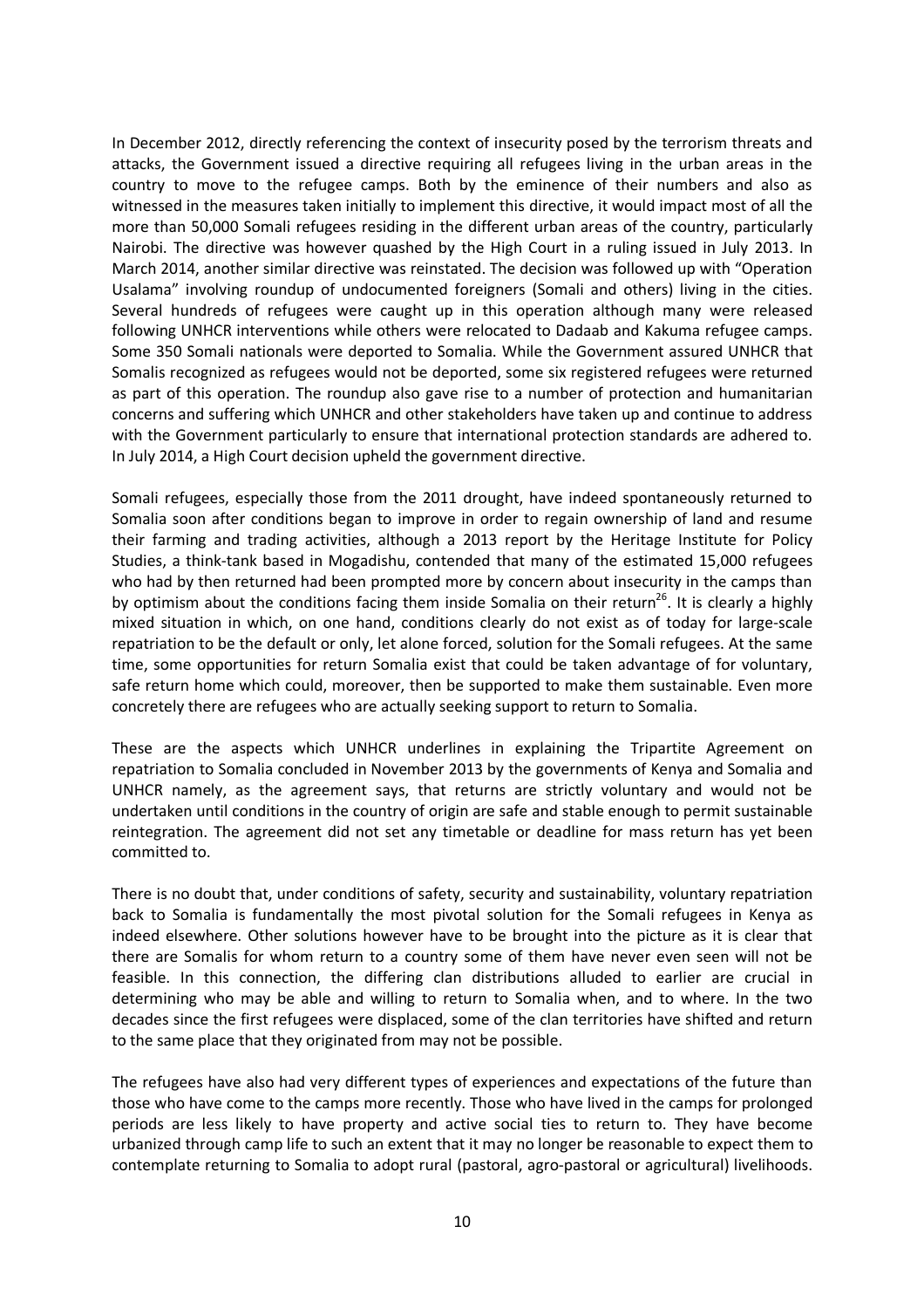At the same time, most lack the education and skills to be able to find employment in urban areas even if such jobs were to exist – which at the present time they clearly do not. Refugees have expressed a desire for vocational training in the refugee camps in preparation for their onward movement (whether to their country of origin or to other destinations). Those who arrived in 2011 had significantly less education or training than those who had been living in the camps since at least 2006.<sup>27</sup>

# *a.2. Ethiopia*

Ethiopia has historically managed the security and administration of its refugee camps through its Administration for Refugee and Returnee Affairs (ARRA), which is part of the Ministry of Internal Affairs with funding from UNHCR and supported by NGO implementing partners.

Somali refugees in Ethiopia are accommodated in eight camps near the southern town of Dolo Ado across the border from Somalia's Gedo Region and in the area around the regional capital, Jijiga. The camps are poorly connected to communications and trade networks and also have very limited social services and physical infrastructure.

It is estimated that 60% of the 2011-12 arrivals in Dolo Ado were from the Digil-Rahanweyn clan which is looked down on by the other "majority clans". The host population around the Dolo Ado camps is not from the same clan, although some speak the same dialect of Af-May (the language cluster spoken by most minority groups) as the refugees. Clan differences limit the opportunities for local integration or self-settlement of refugees. However, recently, Ethiopia has been encouraging livelihood activities in the refugee hosting areas. With funding provided by the IKEA Foundation, refugee livelihood activities in areas around the camps are being supported. These activities support both refugees and local hosts to increase their self-reliance.

In 2009, it was estimated that 160,000 refugees were living in Addis Ababa and other Ethiopian towns. These refugees were virtually all unregistered and without assistance (with the exception of some people with serious medical conditions).<sup>28</sup> Despite the lack of available services, many refugees choose to settle in the urban areas if they have family and clan networks that they can call on for support.

Voluntary repatriation to Somalia is recognized as a fundamentally important part of the solutions for Somali refugees in Ethiopia. The Government however underscores that conditions have first to be created and assured inside Somalia which would not only allow refugees to make the decision to return home but also for those returns to be sustainable. Concern is highlighted that if returns are implemented in a precipitous, unprepared, unready manner, the refugees would simply move onwards, although in conditions of potentially multiplied risk and impact other countries in the region and even farther afield. Meanwhile, it is also important that while refugees await the chance to return to safe and dignified lives, they should be given additional opportunities to develop their skills and support themselves as much as possible until such time as more durable solutions may be found. The out of camp policy which was adopted in Ethiopia some four years ago was designed in part to enable this objective.

# *a.3. Yemen*

Refugee arrivals in Yemen increased dramatically at the end of the last decade: whereas there were between 15,000 and 20,000 arrivals each year from 2005 to 2008, between 2009 and 2012 the annual arrival figure rose from 161,468 to 226,909.<sup>29</sup> Those seeking refuge in Yemen include not only Somali nationals but also other nationalities who use the Somali ports (particularly Bosasso but also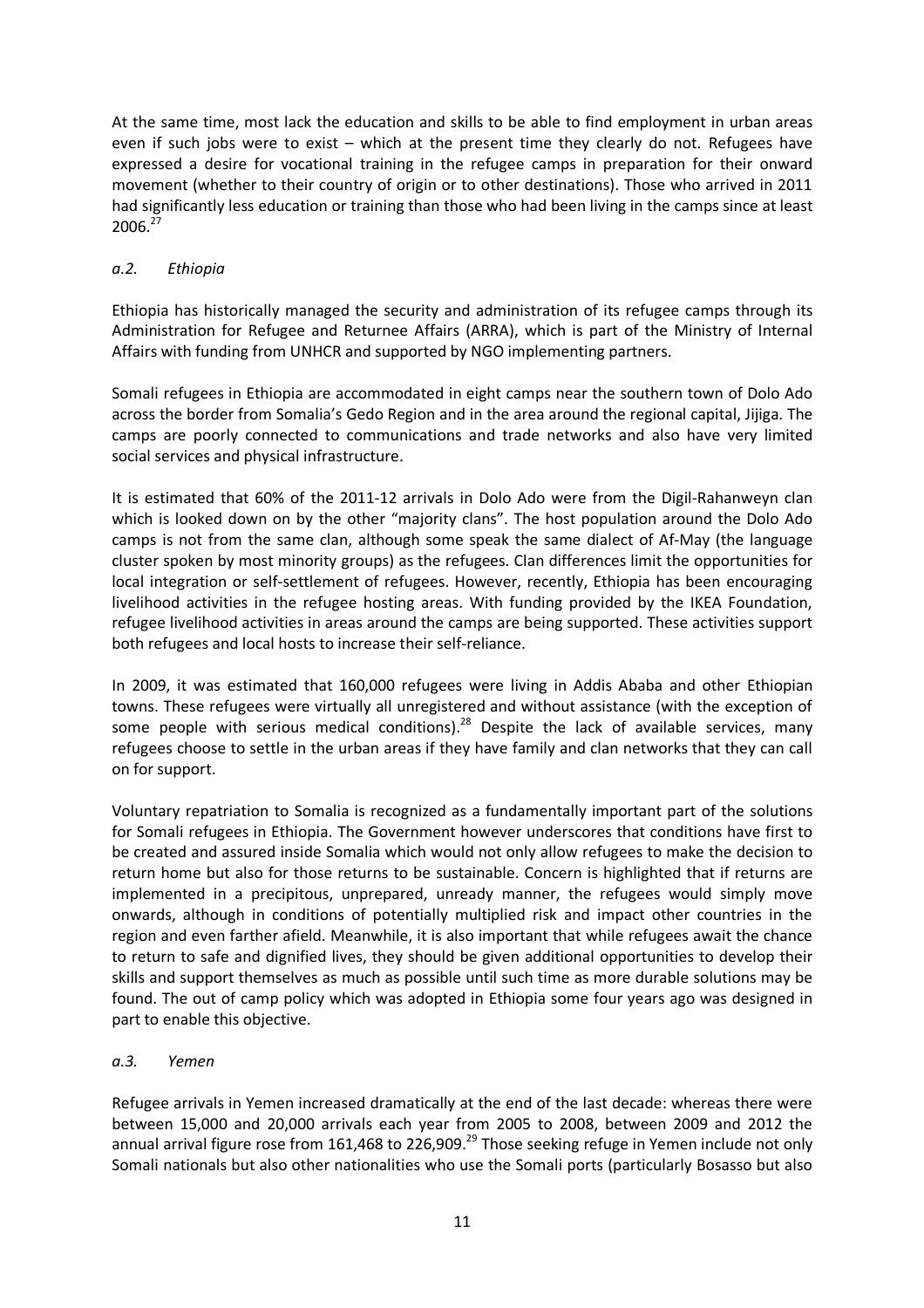some of the smaller ports) as transit points to cross the Gulf of Aden. The composition of the arrival populations has shifted recently: whereas at the height of conflict and food insecurity (particularly 2006-2009) most of the arrivals were Somali nationals, as the humanitarian situation has improved more Ethiopians have been crossing. In May 2014, 79 percent of the arrivals in Yemen from Somalia were Ethiopian nationals, and the rest were Somali.<sup>30</sup>

The crossing from Somali ports to Yemen is notoriously treacherous. People travel in small, often unseaworthy vessels. They are commonly at the mercy of unscrupulous smugglers who abandon them at sea or push them into the water just off the coast. The Regional Mixed Migration Secretariat reported that between 2010 and 2013 "hundreds of people have been reported drowned or killed by smugglers. Upon arrival, some migrants report being held hostage in Yemen by the smugglers demanding extra payment/ransom. Equally there are reports of coercion, rape, murder, kidnapping, extortion and physical assault". RMMS reports that reported drowning and killings decreased significantly in 2013 but cases of kidnappings have risen dramatically. It concludes: "There may be a case to argue that the change could be attributed to the rising cases of kidnapping of migrants for ransom, which makes them of more value alive".<sup>31</sup>

Many of those who make it from Somalia to Yemen have intended to move further into Saudi Arabia but have found themselves stranded at the border. In 2013, 25,000 migrants, many of them Somali, were stranded at the town of Haradh, near the Saudi Arabia border. Since the crackdown on illegal migrants in Saudi Arabia which started in early 2013, over 550,000 people have returned to Yemen (it is not clear how many of these were Somalis). Many Somali refugees who remain in Yemen move into the capital city, Sana'a, to search for work. There, they must compete with other refugees including new arrivals from Syria, as well as with internally displaced Yemenis and poor local residents.

Protection priorities in Yemen concern assisting those who have settled into the cities to find ways of supporting themselves, and also to care for those who are stranded at the border or returned from Saudi Arabia and lack documentation and a means of livelihood support.

# *a.4. Uganda*

In Uganda, refugees are able to move with a degree of freedom between the camps and urban areas. Omata and Kaplan cite figures of 23,669 Somali refugees living in Uganda – 11,007 in the Nakivale refugee camp and the remaining 12,662 in the capital city, Kampala. Refugees in camps are given access to farmland: some farm it while others rent it out to other refugee farmers. Work done by the Humanitarian Innovation Project at Oxford University shows that Somali refugees tend to work as petty traders, small shop owners and restaurateurs rather than farmers. They found that Somali refugees were relatively well off. Economic activities engaged in within the refugee camps was well integrated with markets in urban areas and even with markets in other countries, and refugees drew on their social networks inside and outside the camps to both develop their businesses and share their profits.

Some observers have suggested that the Ugandan experience may be seen as something of a success story that might be replicated in other countries. Certainly evidence from the Humanitarian Innovation Project suggests that refugee economic activity can be a boon to local economies as well, rather than a burden, and that often with minimal support refugees can generate innovative and sustainable economic activities that minimize their vulnerability as refugees and also prepare them well for whichever durable solution they eventually seek.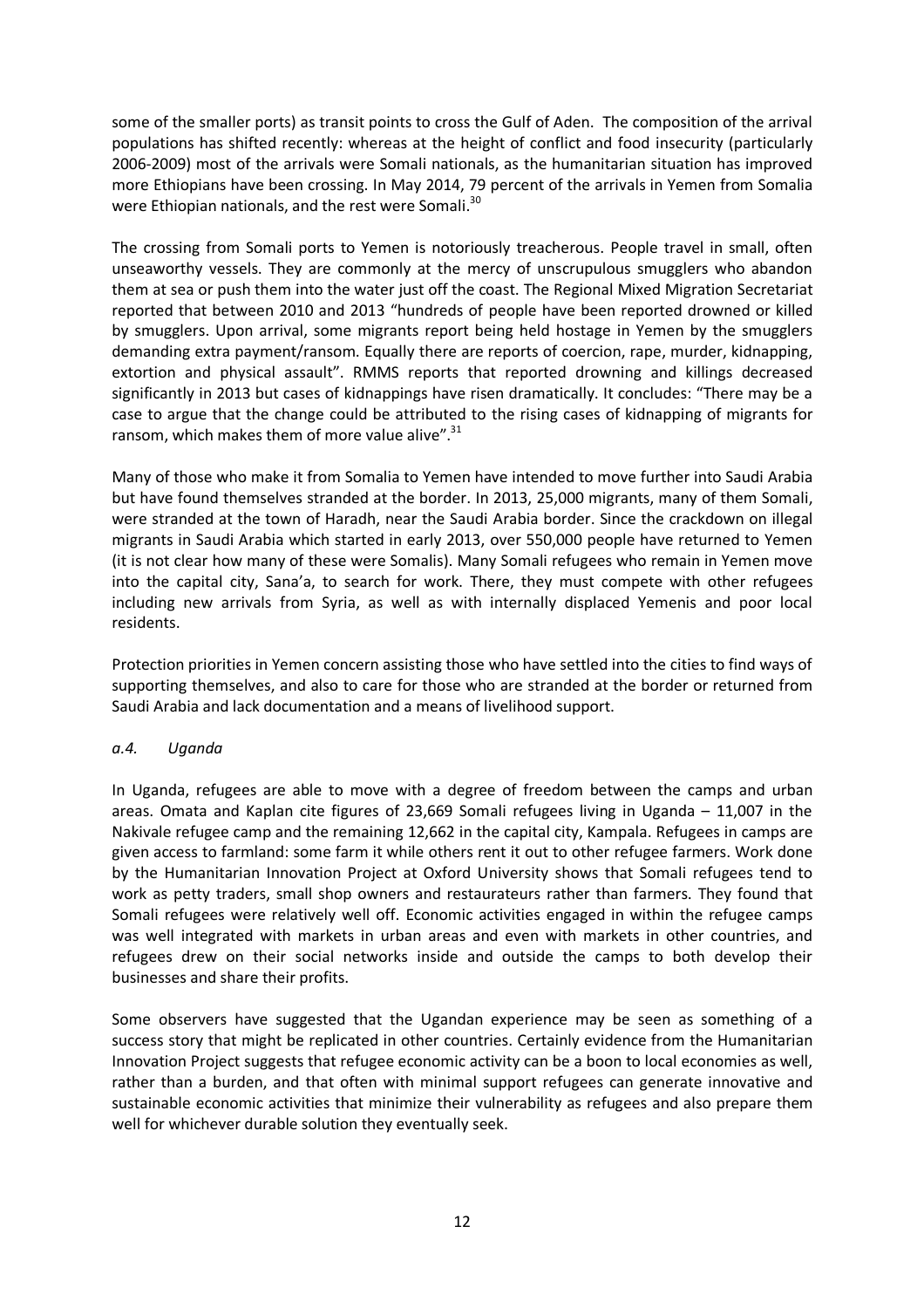Some might argue that Uganda is able to relax restrictions on refugee movement and employment because it has a smaller refugee population than some of its neighbours. Yet it is worth considering whether some aspects of Uganda's approach may be adapted to other host countries in the region to provide livelihood options for particular groups of refugees (see Recommendations on Kenya, below).

# *a.5. Djibouti*

With functional, logistical and funding support by UNHCR, Djibouti's National Eligibility Commission processes asylum claims. Although the numbers of refugees in Djibouti remains small, the costs of hosting are large for a country with a population of less than one million that has been dealing with the effects of drought for six years. The Holl Holl camp, which had been closed in 2006, was reopened in 2011 to cope with the more than 6000 new arrivals from Somalia, almost double the number the year before and refugees are also settled in the Ali Addeh camp.. Ever since the collapse of the Somali state in 1991, Somalis seeking asylum in Djibouti have been treated as prima facie refugees whether they originated from Somaliland or South/Central Somalia. However, with the end of the repatriation to Somaliland in 2007, only Somalis who originate from South/Central Somalia are now treated as prima facie refugees. Asylum claims from Somaliland would normally be treated individually against the 1951 Convention.<sup>32</sup>

Djibouti is a contributor of troops to the AMISOM force inside Somalia. Al Shabaab claimed responsibility for an attack on a restaurant in May 2014 which it said was in retaliation for Djibouti's involvement in Somalia.

Djibouti is also a major transit point for refugees from the region seeking to travel to Yemen, Saudi Arabia and the Gulf States. These '*tahreebs'* or people seeking to migrate from the region, board boats from the areas around Obock. Although the distance across the Red Sea is very short from this point, the seas are treacherous and many lives are lost en route (the crossing across the Red Sea – Obock to Yemen- is by and large deemed less dangerous than the one through the Gulf of Aden – or Bosasso to Yemen).

# *a.6. Internally displaced persons*

The problems facing refugees and their hosts in the region must be considered together with those of the estimated 1.1 million internally displaced persons inside Somalia.<sup>33</sup> Most IDPs live in inhospitable conditions in urban areas including Mogadishu. Reports of IDPs being the victims of theft, looting, assault and sexual violence – including at the hands of some of the security forces charged with protecting them – are widespread, and providing effective protection and assistance is a huge challenge for the government and aid agencies. Hundreds of thousands more displaced are living in areas outside government control and are thus out of reach of most aid agencies.

In January 2013, the SFG announced a plan to relocate people from the IDP settlements near the city centre to new camps on the outskirts of the city to enable reconstruction of the main business districts. Implementation of the plan has been slowed (but not stopped) due to protests on the part of the displaced (many of whom claim a right to the land being used for the new settlements), landowners in the areas to which IDPs are to be moved, and by human rights groups who warn that security conditions and infrastructure are inadequate to receive people.

Before large-scale refugee return can take place, IDPs must be moved into more sustainable housing if those returning are to avoid becoming displaced in their country of origin or being forced to compete with IDPs for meager resources. But return or resettlement of IDPs is hampered by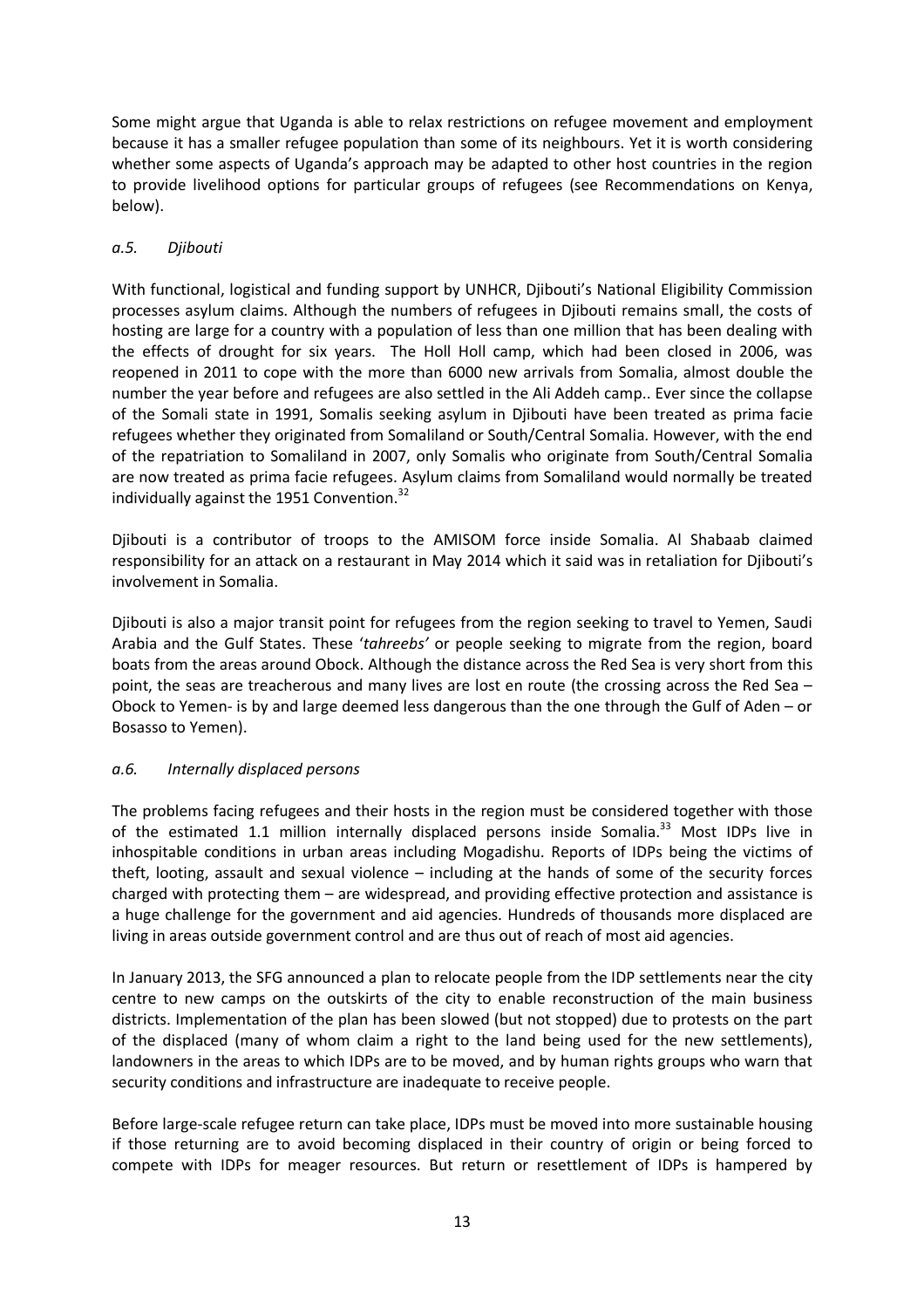continued insecurity in the areas of origin or potential relocation as well as the fact that many people have lost their access to land and/or property and therefore lack the means to support themselves in rural areas. IDPs also know that if they return to their areas of origin they will not be able to access most forms of humanitarian assistance. They thus remain in the displaced centres or settled informally in abandoned buildings or public spaces despite the poor conditions there.

### **b. Global dimension of Somali displacement: A transnational community**

In many ways, Somali refugees exemplify what the UN High Commissioner for Refugees has termed "Global Refugees". As noted above, as many as 500,000 Somali refugees live in what might be termed the "far" diaspora<sup>34</sup>, with large concentrations in the United States (the largest communities being in Minneapolis MN Columbus OH, Atlanta GA, and Washington DC), Canada (Toronto and Ottawa being the main centres) and Europe (the UK hosts 100,000-200,000 Somalis, and smaller populations are settled in Italy, Norway, Sweden, Finland, Germany and the Netherlands). There are an estimated 30,000 Somalis living in Dubai and communities in other Gulf countries as well, though many have migrated as students or businesspeople rather than as refugees.

Other African countries with significant Somali refugee populations include South Africa (estimated 30,000 by December 2013) and Egypt (8,000). $35$  Many Somali refugees experience considerable hostility from host and other migrant populations in host countries who see them as competing for employment opportunities and whatever social support is available. They derive limited social and economic support from other Somali migrants.

Whether they are refugees, economic migrants or students, Somalis settled in the diaspora provide important resources to refugees living closer to Somalia through their remittance support. Remittances to refugees in the region are estimated at \$1.3 billion to 2 billion a year and are received by approximately 40% of the population living in Somalia. Funds received are spent on essential household expenses such as food, education and healthcare. In a recent study conducted by FAO, one third of remittance recipients reported that they would face food insecurity if remittances were to be suspended. Remittances also reach into the camps. In her 2006 study, Horst estimates that 10% to 15% of refugees in Dadaab received remittances. According to a later study by the United States Bureau for Populations, Refugees and Migration (PRM), more than one-third (37%) said they received remittance support.<sup>36</sup>

The lack of a telecommunications network in the camps in Ethiopia has been cited by refugees as a severe impediment to their livelihoods since they are not able to contact relatives to ask for help, and remittance companies that rely on mobile telephones to complete transactions are not able to work in the camps.<sup>37</sup> In the DRC study, 10% of refugees in Ethiopia reported receiving remittances (most of these are likely to be refugees living closer to Jijiga in the east of the country).  $^{38}$ 

Since 2012, many diaspora Somalis have gone back to Somalia on reconnaissance trips, to check on family members and property, work in the new government or explore the possibilities of investing in the country. Much has been made of these returns as being indicative of a significant change in the security situation in Mogadishu and as evidence that conditions are now ripe for large-scale return. It should however be noted that most of these returns are undertaken by people who have permanent residence or citizenship in another country and usually are relatively successful economically. They have the legal and financial ability to come and go from Somalia (usually Mogadishu) as the security situation dictates. If security deteriorates, they can leave the country immediately. Most would-be returnees from neighbouring countries who lack the legal and financial means to re-emigrate if they find return unsustainable would face a very different situation.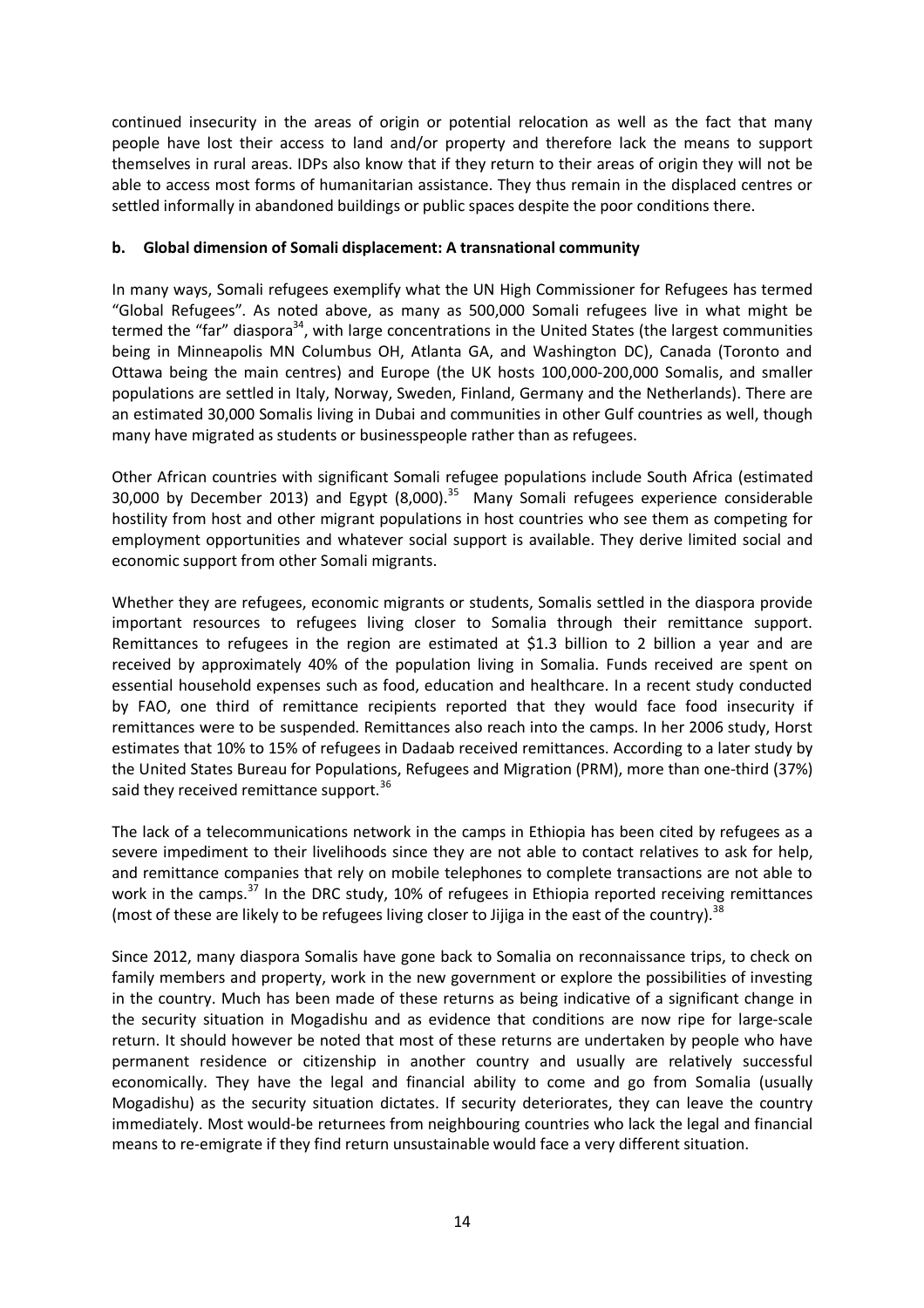The experience of the wider diaspora shows that engagement with multiple places at the same time, the constant use of social and economic networks across great distances and international borders are important individual and collective survival strategies upon which as many as 40% of the Somali population relies in one way or another.<sup>39</sup> Recognizing the importance of managing risk and improving resilience by actively living in multiple locations, it is likely to be necessary to provide some guarantees for potential returnees to be able to come and go for a time until they are well established and the security situation in the country stabilizes.

# **IV. Cross-cutting Issues and problematics concerning solutions for Somali refugees**

As noted above, return to Somalia has been hampered by the rapidly changing security environment inside the country as well as by lack of economic opportunities for those returning to the country. Return to Somaliland was relatively "durable" if measured from the perspective of whether or not people re-emigrated, and by the fact that Ethiopia's refugee camps, including what was once the world's largest refugee camp, Hartisheik, were eventually closed (although hosting of refugees from southern Somalia continued and was scaled up from 2007 onwards). However many of those who were repatriated to Somaliland continue to live as IDPs, in tents with limited water and food supply, in impoverished conditions.

Resettlement of Somali refugees has been ongoing over the past two decades. Between 1995 and 2010, 55,422 Somali refugees were resettled from the region.<sup>40</sup> The US has been the largest resettlement country forSomali refugees. Others include Austria, Canada, Finland, Germany, the Netherlands, Norway, Sweden and the United Kingdom. Resettlement is ongoing from all camps except those in Ethiopia. As of mid-2012, the Danish Refugee Council reported that 16,000 refugees in Kenya were being processed for resettlement. Those given priority tend to be the most oppressed, those with special needs or vulnerabilities, and those who already have close family members living in the resettlement country. However the number of spaces in resettlement programmes is far fewer than the demand for them, and resettlement cannot be considered a viable possibility for most refugees.

Long term settlement within the region – either in camps or in local communities –has become the de facto outcome for many refugees while they wait for a more durable solution. Those who have settled outside the camps have in most cases done better than those who remain inside them; they have established social ties with other refugees and with local communities and many have built viable livelihoods for themselves in the host country. However, host countries are cautious about large-scale local integration. The possibility of approved local integration is thus potentially feasible for only small numbers of refugees for whom return and/or onward resettlement is not practicable. Politically, it is not likely to for host countries to accept the idea of any refugees locally integrating unless other solutions (particularly repatriation and resettlement) are being promoted at the same time for the majority.

# *Obstacles to return*

It is clear that a large proportion of refugees intend to return to their homes one day. A study by the Danish Refugee Council in Ethiopia and Kenya in 2012 found that one third of the refugees would, under conditions prevailing at the time, choose to be resettled if they had the option. A third said that they would return to Somalia and smaller numbers said that they would like to settle amongst the local population. If security and economic conditions in Somalia improved, more than half of refugees consulted said that they would opt to repatriate.<sup>41</sup>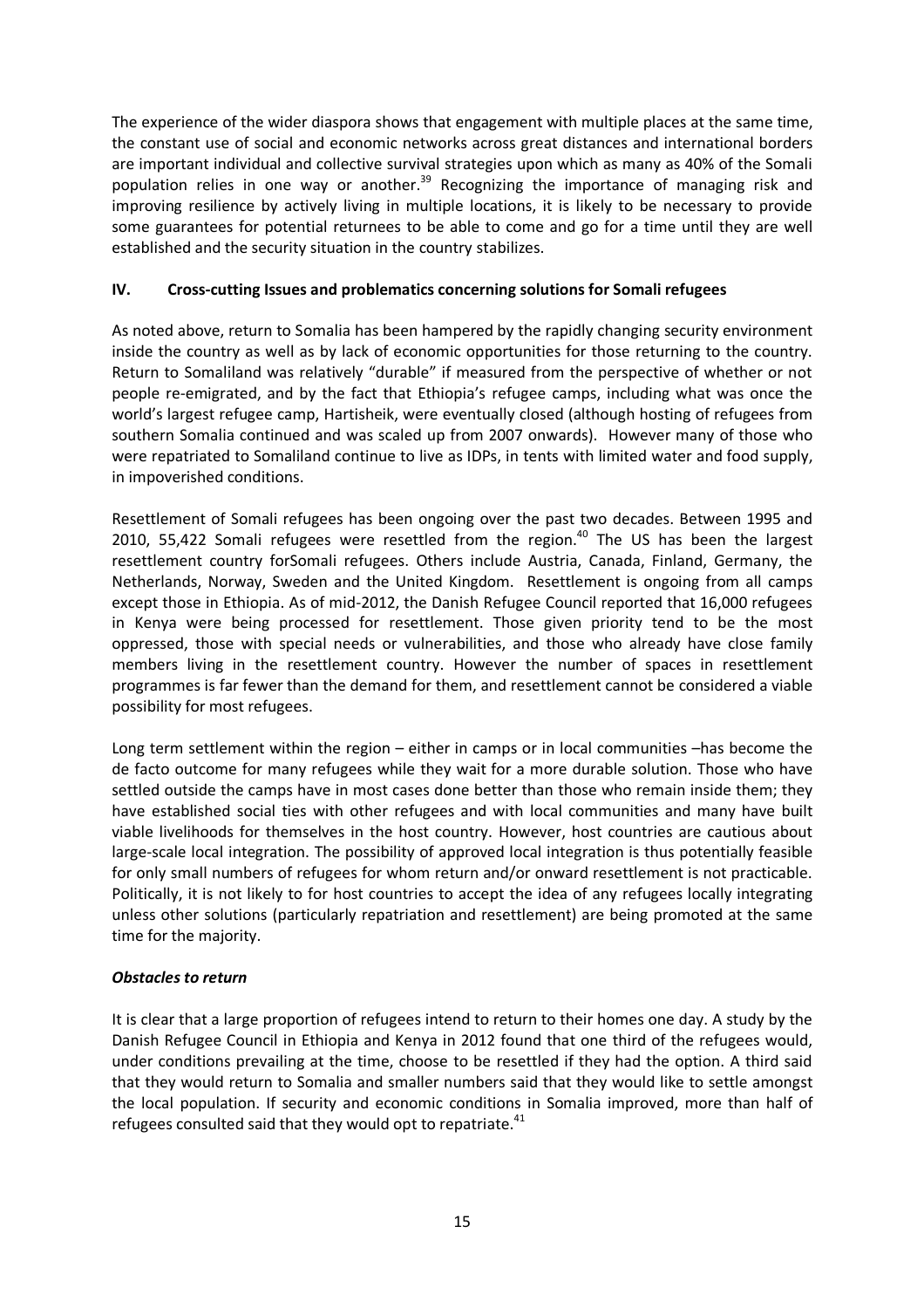The immediate challenge to return is that despite improvements made in governance in the country, Somalia is still at war with al Shabaab and many areas remain unsafe. Moreover in 2014, the danger of a recurrence of famine is real. At the time of writing (July 2014) eight early warning alerts have already been issued calling for increased humanitarian aid to prevent food insecurity from worsening. Repatriating people en masse in the short term while a food emergency is unfolding would have a disastrous effect not only for returnees, but for local residents as well who would have to compete for resources with the new arrivals.

One of the main obstacles to return is the availability of farmland in Somalia. The DRC report says: "A significant difference exists between refugees who arrived before 2006 (40% say that they had access to land [before displacement] and less than half of them believe they would still have access to it) and those who arrived in 2011-12 (80% had access to land, with less than half believing they would still have access to it and an important [unspecified] proportion saying they did not know)".<sup>42</sup>

Given a lack of meaningful durable solutions among those most commonly advocated by UNHCR and host and donor countries, many refugees have been carving out a solution of their own based on creative exploitation of the opportunities presented by having access to transnational social networks. Remittances from relatives living in the "far-off" diaspora - North America, Europe, and the Middle East in particular - provide supplementary income support to those living in refugee camps and in local communities in the Horn. Those who are better off financially often manage to move out into the wider diaspora themselves and become supporters of those living closer to Somalia. This transnational community provides resilience and a risk management function that enables people to survive in communities where employment opportunities are lacking, and for those living further away to contribute to and manage family matters, business activities, and even political engagement even while they live further away. Should large-scale return to Somalia become a reality, the involvement of the diaspora in helping to support returning relatives will be key.

Large-scale return will depend first and foremost on the ability of Somali refugees to return home in safety. This will mean an expansion of areas under government control, particularly into rural areas. It will also mean an expansion of government ability to provide services and protection to returnees coming to urban areas. However, in practice there is likely to be continuing and increased pressure from host countries and donor nations to find solutions to protracted displacement and ultimately for refugees to return to Somalia. Balancing these pressures with international responsibilities to assure protection of refugees and returnees will be a major challenge and there is likely to be an important role for regional actors (IGAD and the African Union in particular) in this regard.

Once large-scale return is feasible, the way in which it is conducted will be crucial to its success. The earlier-mentioned entrenchment of aid within the Somali economy is likely to continue to be problematic, and strong accountability mechanisms will need to be put in place to ensure that the aid gets to the people who need it most. Repatriation will bring needed resources to communities but will also create an opportunity for those who have become adept at manipulating, diverting, and benefiting politically and materially from externally provided assistance. Funneling of large amounts of resources through governance structures will have to be accompanied by financial accountability and the ability to take decisive action in cases of corruption or fraud without which the effectiveness of any return and reintegration operation would be hampered and potentially further insecurity triggered.

# **V. Conclusion**

Displacement within and from Somalia is one of the longest-running crises in the world today. One in six Somalis presently lives outside the country. Host countries in the Greater Horn of Africa are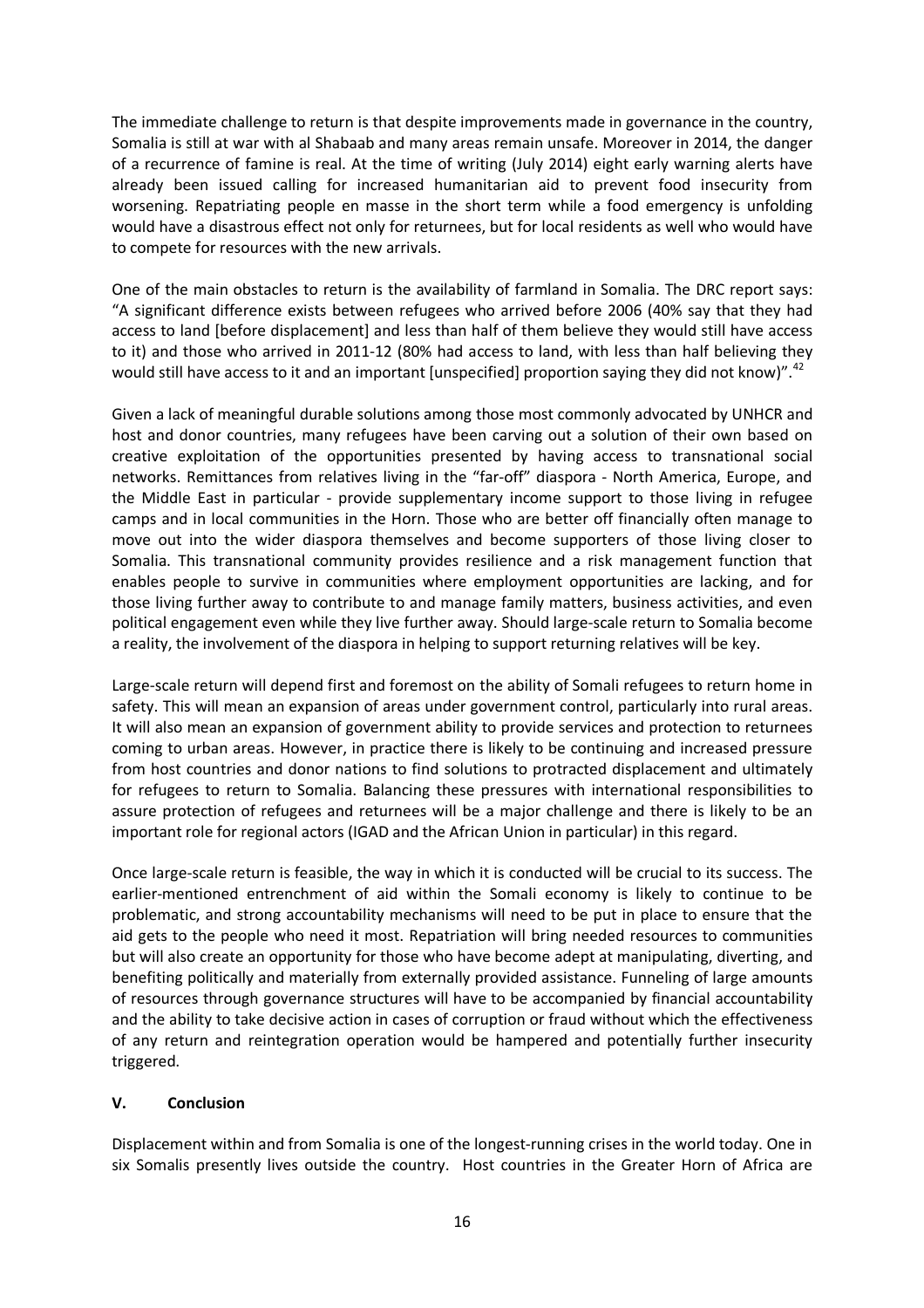concerned about the economic, social and political cost of continuing to provide protection and assistance to large numbers of Somali refugees. They are keen to see solutions which will diminish these responsibilities.

Many Somali refugees themselves desire to return to their country either permanently or on a parttime basis depending on their personal circumstances. Given also the different circumstances that have generated refugee flows, the different needs of long-stayers versus newer arrivals, the uncertain fate of the property that many have left behind in Somalia, the precariousness of the current security and economic situation in the country and the size and heterogeneity of the refugee populations, varying solutions will have to be found for different groups of refugees, promoting return for some, integration for others and onward resettlement for still others.

In respect of return to Somalia, decisions about when to initiate or facilitate repatriation, how to balance properly the requirements of return with those of national reconstruction, about meeting the needs of vulnerable IDP and local populations, and how best to promote post-return social integration will be exceedingly complex. Creative solutions will be required across all these questions and about how to enable transnational social networks and mobility to continue to function. Clearly, every opportunity to facilitate return in conditions that are safe, secure, dignified and sustainable should not fail to be realized. At the same time, as long as the reality of violence, conflict and serious abuses of human rights continues critically to characterize the situation in Somalia, pressure to end protracted displacement of its thousands of refugees should be balanced with ensuring that a protection space remains available for those who will continue to need it.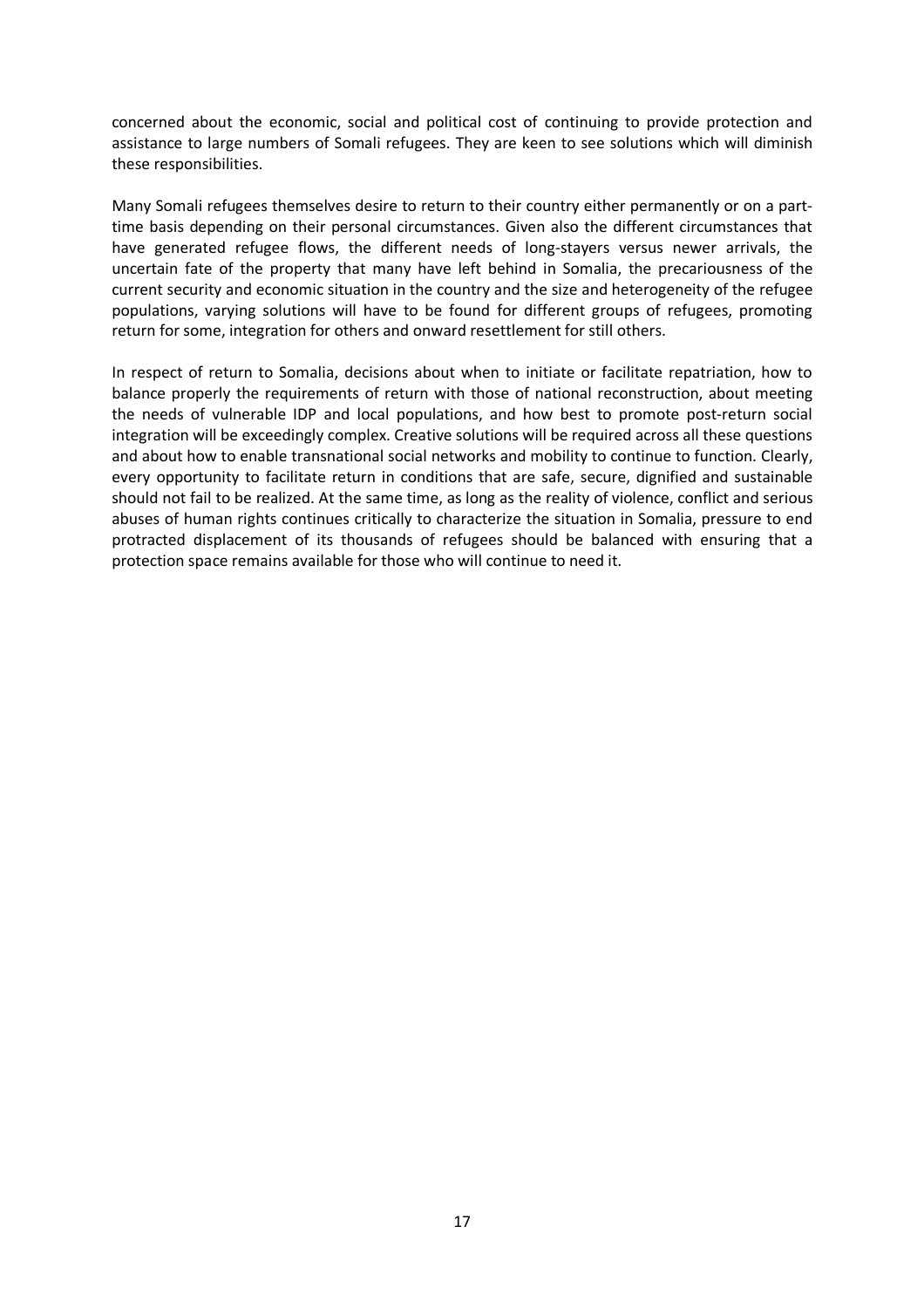### **Bibliography**

Africa Rights/Human Rights Watch. 1993. 'Seeking Refuge, Finding Terror: the Widespread Rape of Somali Women Refugees in North Eastern Kenya,' Vol. 5, No. 13. http://www.hrw.org/sites/default/files/reports/KENYA93O.PDF

Al Jazeera, 7 Oct. 2013. 'Calls for Somalis' return grow after siege,' http://www.aljazeera.com/indepth/features/2013/10/calls-for-somalis-return-grow-after-siege-2013103125012380775.html

Ambroso, Guido. 2002. 'Pastoral society and transnational refugees: population movements in Somaliland and eastern Ethiopia 1988-2000.' UNHCR: New Issues in Refugee Research, No. 65. http://www.unhcr.org/cgi-

bin/texis/vtx/home/opendocPDFViewer.html?docid=3d5d0f3a4&query=%22New%20issues%20in%2 0Refugee%20Research%22

Campbell, Elizabeth; Crisp, Jeff and Kiragu, Esther, 2011. "Navigating Nairobi; A review of the implementation of UNHCR's urban refugee policy in Kenya's capital city." Geneva: United Nations High Commissioner for Refugees Evaluation and Policy Analysis Unit.

Centers for Disease Control, Dec. 11 1992. 'Population-Based Mortality Assessment, Baidoa and Afgoi, Somalia 1992.' Morbidity and Mortality Weekly Report. http://www.cdc.gov/mmwr/preview/mmwrhtml/00018099.htm

Danish Refugee Council. 2013. 'Durable Solutions: Perspectives of Somali Refugees Living in Kenyan and Ethiopian Camps and Selected Communities of Return.' http://drc.dk/fileadmin/uploads/pdf/IA\_PDF/Horn\_of\_Africa\_and\_Yemen/durable\_solutions\_\_pers pectives of somali refugees-2013.pdf

Desert Rose Consulting. 2012. 'Consulting Report: UNHCR, Kobe Camp, Dolo Ado, 2012.' Addis Ababa: Desert Rose (unpublished).

FSNAU. 2013. 'Family Ties: Remittances and Livelihoods Support in Puntland and Somaliland' www.fsnau.org

Hammond, Laura and Vaughan-Lee, Hannah. 2012. 'Humanitarian Space in Somalia: A Scarce Commodity,' London: Overseas Development Institute, http://www.odi.org.uk/publications/6430 humanitarian-space-somalia-aid-workers-principles.

Heritage Institute for Policy Studies, 2013. Hasty Repatriation http://www.heritageinstitute.org/hasty-repatriation/.

ICRC. 2012. 'Mogadishu IDP Survey – June 2012.' http://gallery.mailchimp.com/8f102acd5706302123896fceb/files/ICRC\_Mogadishu\_IDP\_Survey\_Jun e\_2012\_External\_Final.pdf

Internal Displacement Monitoring Centre. 2010. *Internal displacement caused by conflict and violence*. Geneva: Internal Displacement Monitoring Centre. Available at: http://www.internaldisplacement.org/IDMC\_IDP-figures\_2001-2010.pdf.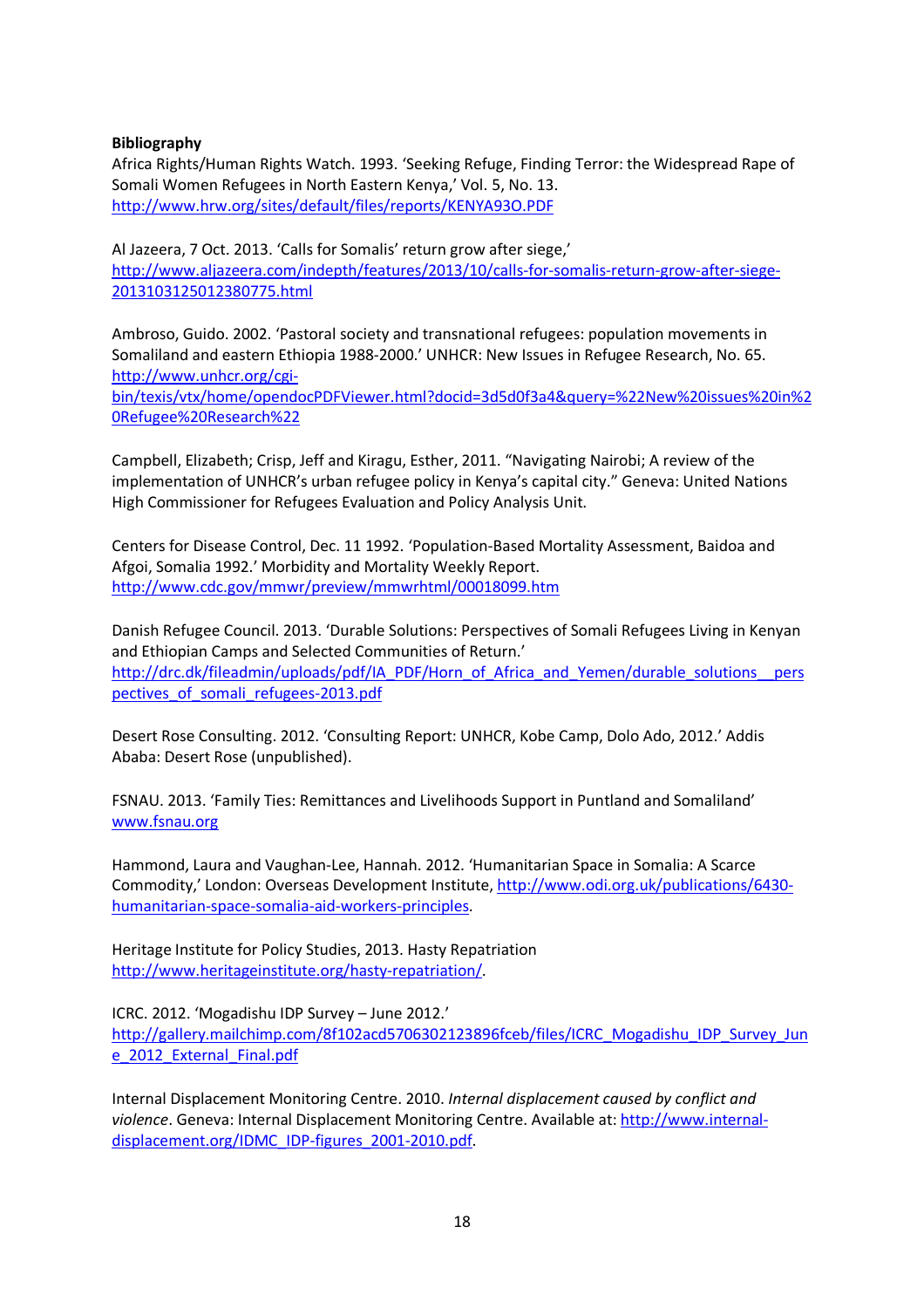Kirby, John; Kleist, Ted; Frerks, Georg; Flikkkema. Wiert and O'Keefe, Phil, 1997. 'UNHCR's Crossborder Operation in Somalia: The Value of Quick Impact Projects for Refugee Resettlement.' *Journal of Refugee Studies* 10(2): 181-198.

Lindley, Anna. 2010. 'Leaving Mogadishu: towards a Sociology of Conflict-Related Mobility,' *Journal of Refugee Studies,* 23(1), 2-22.

Hammond, Laura and Lindley, Anna (forthcoming 2014) 'Histories and Contemporary Challenges of Somali Crisis and Mobility' in A. Lindley, ed. *Crisis and Migration,* Abingdon: Routledge.

Norwegian Refugee Council, 2003. *Profile of Internal Displacement: Somalia*. Norwegian Refugee Council/Global IDP Project. Available at: http://www.madhibaan.org/in-depth/Somalia+- June+2003.pdf

NutritionWorks. 2013. 'An Independent Review of UNHCR's Response to the Somali Refugee Influx in Dollo Ado Ethiopia, 2011.' Unpublished report. http://www.unhcr.org/51bec18a9.html

Refugees International/Mark Yarnell. 11 July 2014. 'Kenyan Government Cracking Down on Somali Refugees,' http://www.refintl.org/blog/kenyan-government-cracking-down-somali-refugees.

Regional Mixed Migration Secretariat. Yemen Country Profile. http://www.regionalmms.org/index.php?id=14.

Regional Mixed Migration Secretariat. May 2014. Monthly Summary. http://reliefweb.int/report/yemen/regional-mixed-migration-monthly-summary-may-2014.

Toole, Mike and Bhatia, Rita. 1992. 'A Case Study of Somali Refugees in Hartisheik A Camp, Eastern Ethiopia: Health and Nutrition Profile, July 1988 – June 1990,' *Journal of Refugee Studies*, 5(3-4), 313- 326.

UNHCR Online Statistical Population Database, http://popstats.unhcr.org/

*UNHCR, Refugees in the Horn of Africa: Somali Displacement Crisis Information Sharing Portal, Accessed 10 July 2014. http://data.unhcr.org/horn-ofafrica/regional.php#\_ga=1.246450564.1403111424.1385324901*

UNHCR (2013) *Somalia Factsheet.* May. Nairobi: UNHCR. UNHCR. 1996. Activities Financed by Voluntary Funds: Report for 1994-95 and Proposed Programmes and Budget for 1996, Part I – Africa, Section 11 – Kenya,' submitted by the High Commissioner to the Executive Committee's  $46<sup>th</sup>$  Session, http://www.unhcr.org/cgibin/texis/vtx/home/opendocPDFViewer.html?docid=3ae68d760&query=liboi%20refugee%20camp

UNHCR. 1994. Review of UNHCR's Cross Mandate Operation, EVAL/CROS/14. Dec. 1994. Geneva: UNHCR. http://www.unhcr.org/cgibin/texis/vtx/search?page=search&docid=3bd4228b4&query=1992%20kenya

UNHCR. 1992. Report of the United Nations High Commissioner for Refugees. http://www.unhcr.org/3ae68c860.html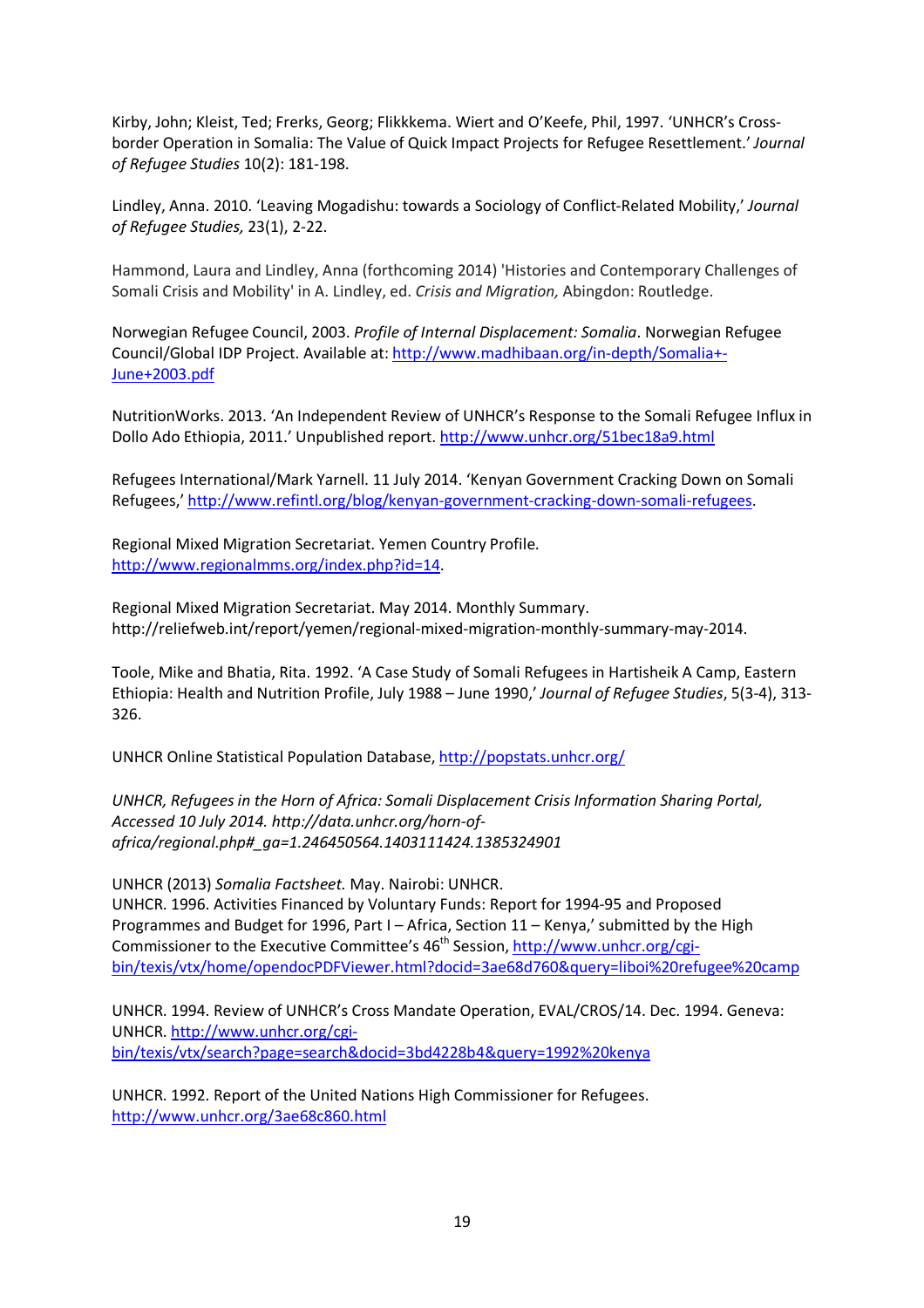Van Hear, Nicholas. 2003. 'From durable solutions to transnational relations: home and exile among refugee diasporas,' UNHCR: New Issues in Refugee Research, No. 83. http://www.refworld.org/pdfid/4ff3f01e2.pdf

York University, 2013. Borderless Higher Education (webpage) http://crs.yorku.ca/bher-dadaababout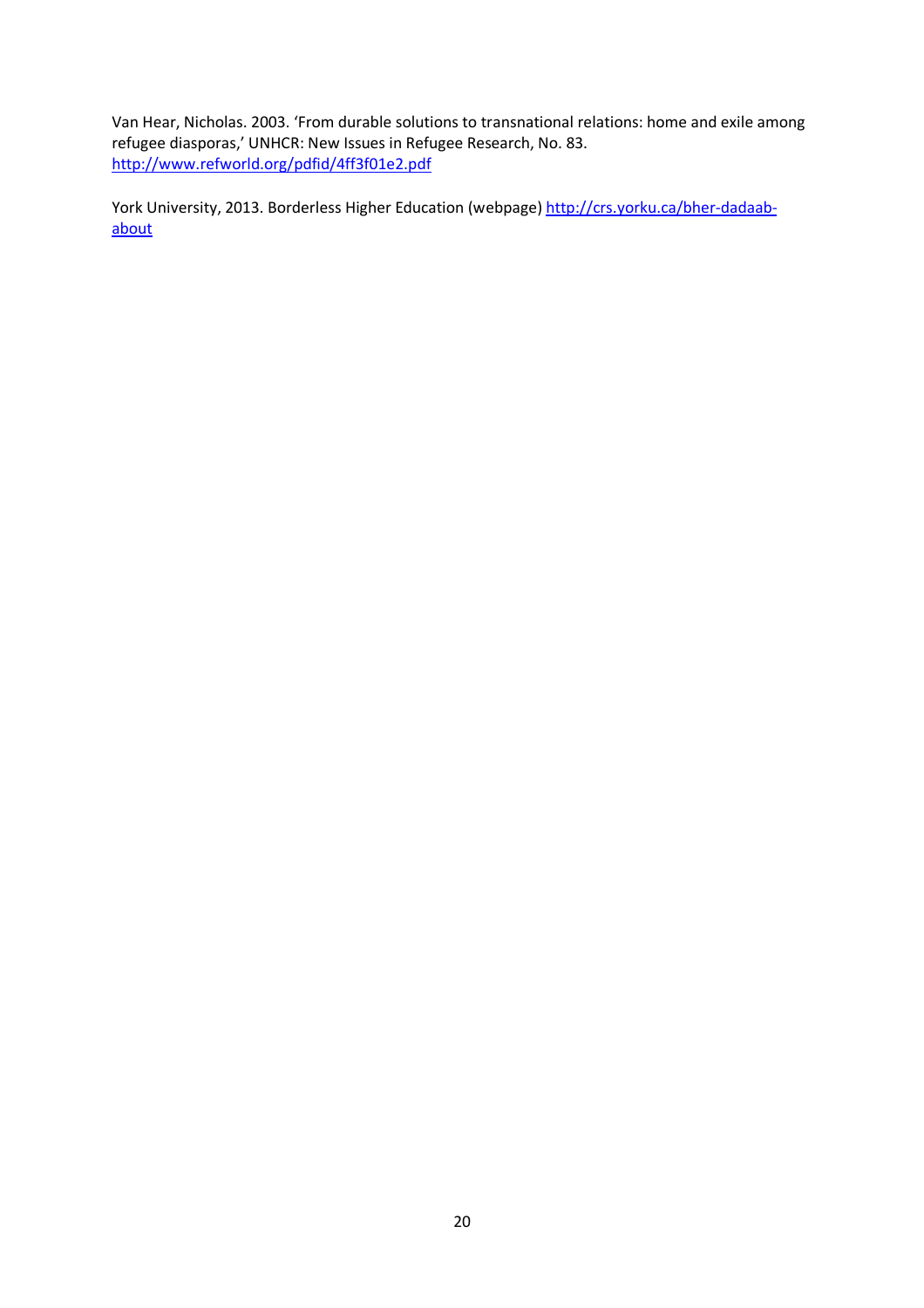#### **Timeline of Events related to Somali Displacement in the Region**

| 1977-78          | Border war between Somalia and Ethiopia sent approximately 650,000 refugees<br>(Ethiopian Somalis) to Somalia                                                            |  |
|------------------|--------------------------------------------------------------------------------------------------------------------------------------------------------------------------|--|
| May 1988         | Beginning of fighting between Somali National Movement (SNM) and Government<br>of Somalia. Bombardment of Hargeisa and beginning of displacement of people to<br>Somalia |  |
| 1988-91          | Influx of refugees from Somaliland to Ethiopia and Djibouti                                                                                                              |  |
| Jan 1991         | President Siad Barre ousted from power                                                                                                                                   |  |
| 1991-94          | Self-organized repatriation of refugees from Ethiopia to Somaliland                                                                                                      |  |
| 1991-92          | Escalation of displacement from South/Central Somalia to Kenya, Ethiopia, Djibouti                                                                                       |  |
| Dec 1992         | US-backed Operation Restore Hope launched in Somalia                                                                                                                     |  |
| 1991-92          | Dadaab and Kakuma refugee camps established in Kenya                                                                                                                     |  |
| 1992             | Refugee boat crossings to Yemen begin to escalate (jump from 30,000 to 60,000 in<br>one year); UNHCR opens assistance operation in Yemen for Somali refugees             |  |
| 1992-94          | Cross-Border Operation for return of Somali refugees from Kenya to South/Central<br>Somalia                                                                              |  |
| Mar 1993         | Emergency conditions in refugee camps in Kenya stabilized                                                                                                                |  |
| May 1993         | UNOSOM took control of operations from US-led UNITAF                                                                                                                     |  |
| 1997             | Repatriation from Ethiopia and Djibouti to Somaliland and Puntland launched (bulk<br>of operation continues until 2000, small numbers returned until 2005)               |  |
| Dec 2006         | Ethiopia invades Somalia, ousts Islamic Courts Union                                                                                                                     |  |
| Jan 2007         | African Union Mission for Somalia (AMISOM) led by Uganda established                                                                                                     |  |
| 2008             | Dolo Ado camps in Ethiopia established                                                                                                                                   |  |
| Jan 2009         | Ethiopia withdraws from Somalia, hands control to AMISOM/TFG forces                                                                                                      |  |
| Jan 2011         | Distress migration out of Somalia to all countries in the region begins to rise                                                                                          |  |
| <b>July 2011</b> | Famine is declared in 2 regions of Southern Somalia (Bakool, Lower Shabelle)                                                                                             |  |
| Aug 2011         | Famine is declared in a further 3 areas of Southern Somalia (Afgoye, Middle<br>Shabeele, IDP camps in Mogadishu)                                                         |  |
| Feb 2012         | UN declares famine over, 260,000 people are said to have died; 800,000 sought<br>refuge outside the country during the crisis                                            |  |
| Sept 2012        | Transitional Federal Government cedes power to new government, with Hassan<br>Sheikh Mohamud as President                                                                |  |

#### **Notes**

<sup>1&</sup>lt;br><sup>1</sup> Reader, Department of Development Studies, SOAS, University of London, United Kingdom. The views expressed in this paper are those of the author and do not reflect any official position of the United Nations High Commissioner for Refugees or the High Level Panel on Somali Refugees. Any errors are the responsibility of the author.

 $2$  For a full listing of the members of the High Level Panel and its recommendations, see:

http://www.unhcr.org/pages/527b8f7d6.html